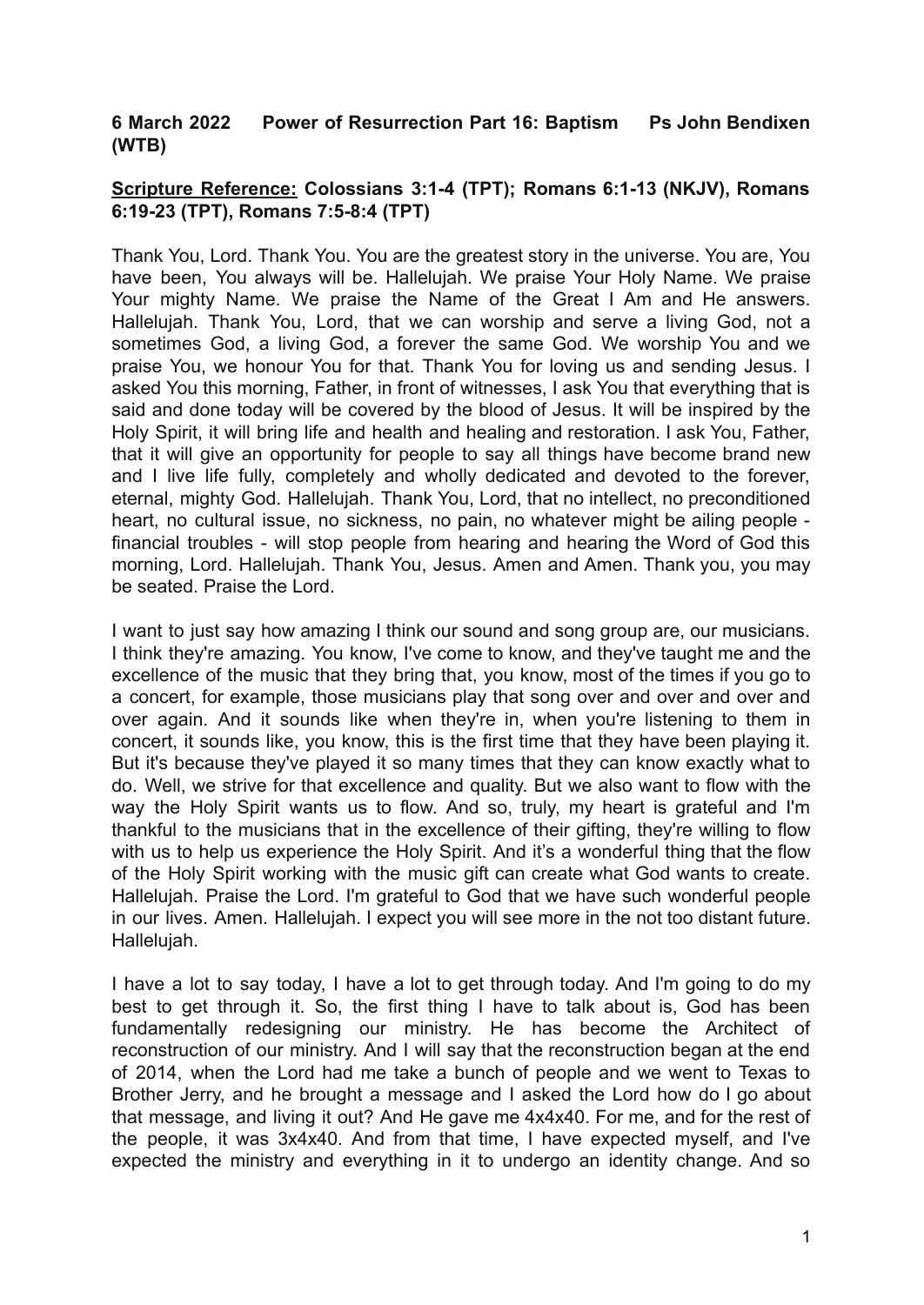that's what we've been praying into. That's what we've been believing God for. And He has started to bring out other messages and one of them is, *I Will Take The Children* coming out of Babylon; *What's Your More For*?. Repentance, for the things that we have been living, because when God calls us out on something, then obviously there's some changes that we must make. And the result of the ongoing redesigning, and the architectural change that God has been doing in our ministry, part of it is sound on song. Isn't it amazing? I mean, if you had said to me at the end of 2015, that we would have what we've got, and we would have amazing albums which are available, you know, what a glorious thing. We are going to be doing something special on Easter weekend, which is going to blow your mind. Hallelujah. Praise the Lord.

That is, of course, as God makes the changes, we have to adapt to what God's will is, not what our agenda is. And so along came COVID and the world stood still. But God had prepared us as a ministry, and He certainly had prepared my heart in that November to be ready for COVID from a digital media point of view from all the things that God had us do. I didn't realise that His preparation was that COVID was coming. But prepare I did and then I understood later. And when God said *I Will Take the Children*, it had to be a change of heart in both children and parents. And what an amazing, what an amazing adventure we've been on over the last 18 months, going on two years. And Pastor Sharon and I, our focus has been very strong. It's been a requirement of the Lord that we focus on MiXchange as a ministry because truly what God is doing is there's a generation of young people that are growing up that are struggling with identity, number one, and number two, they're struggling with purpose. Because if you don't have one, you can't have the other. And even though you might have one, if you still are struggling with the other, your life is very fluid and you will be going this way and that. And God had me start by faith a MlXchange ministry 10 years ago, and it really came to life and began to become what God wanted it to be in the last three years or so. And so by nature of that, it's required Pastor Sharon and I to have a focus. And we have had a very strong focus on imparting and ministering to a young generation who are willing to give up time, give up the potential of their future, that they say that the world says, that's your potential, that's where you can succeed. They gave that up to follow Jesus. So they have been following Jesus, rather than following what the world says success is, and that's not a small thing. It's a big change in the condition of the children's hearts. And that's a big change in the hearts of the parents because they say, "We're going to trust God with our kids more than we trust the system." It's a big change.

If you don't think that the system has failed, then you need to go and get some statistics on how many marriages of the system are actually making it. And what a small percentage of people actually make it financially. And what's happening to the world now with wars and rumours of wars, and many things to come, if we and I'm not one that has preached on this much, I sense the Lord wants me to do more of that in the near future but the Bible said that these things will happen. And the difference between previous rumours of wars and wars, was nuclear weapons we're not made then. And now the nuclear option is an Armageddon option. Hello there. Yeah.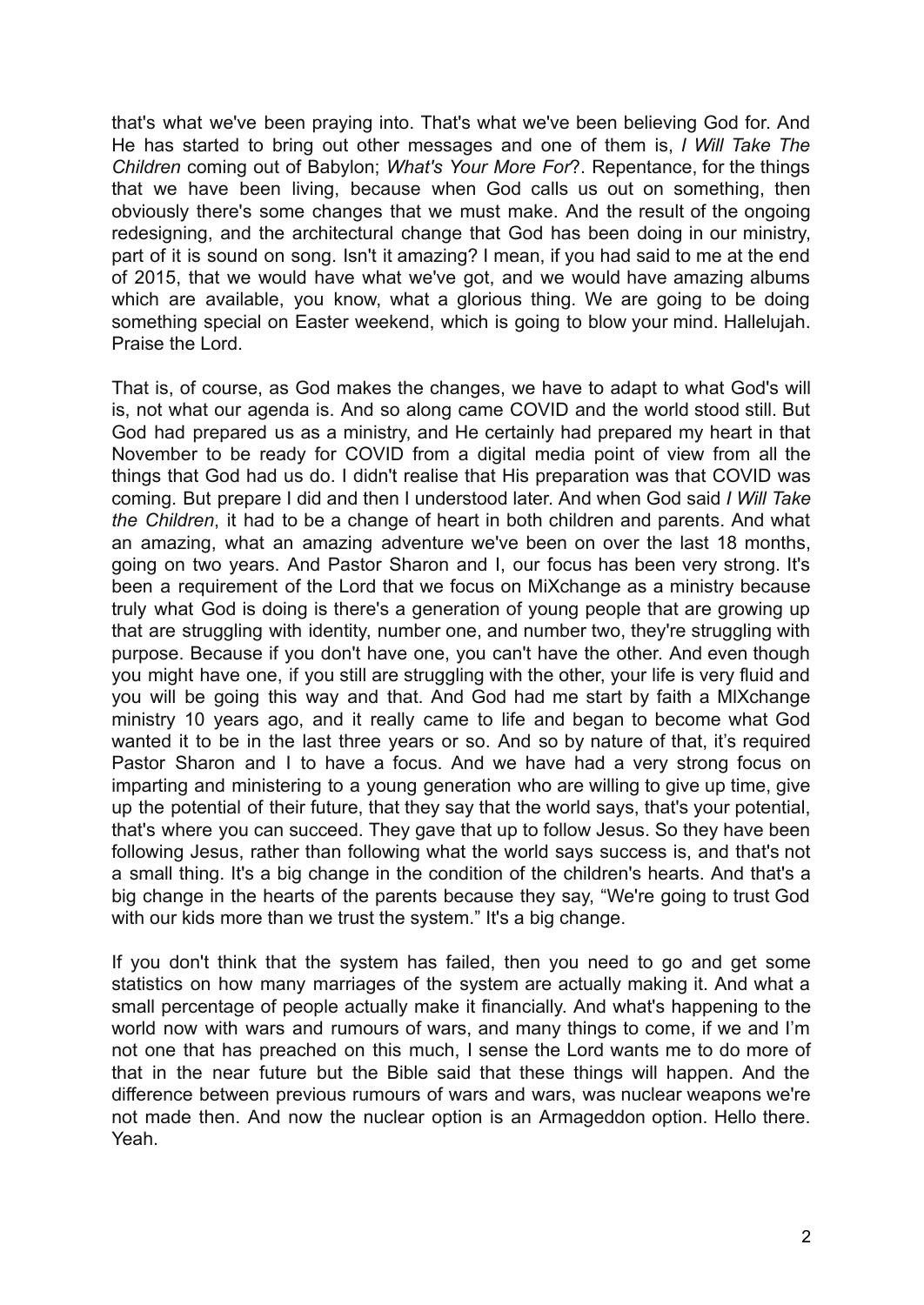And so what we think the future of our children is going to look like because we can control it - as long as they have a good education, and we give them the right pushstart, they're going to make it. You have no idea. If you are a Ukrainian person who is giving your child the best education, giving them the best connections, the best start in life, if you were a Ukrainian, what would happen to your best plans now? Because there are universally evil bullies and people that want to destabilise the Earth and take the place of God. And so, more than ever, we need to understand that the more we follow God, that's where our safety and our protection is. Our safety and our protection is not how much, how well you can do at school. If you get all A's at school, and someone invades your country, what does that mean? And now you can't go to university. What does that mean?

And if you think, in South Africa, that can't happen to us - ninety percent of the people that have left South Africa said we were going to become like Zimbabwe. We haven't and I'm telling you, we won't. But you can't predict what's going to happen with another COVID or not, and how that's going to impact your best plans for your life. But if you give it to God, He knows. And He can give you the direction and the thing that you need. Hallelujah. So Pastor Sharon and I have been really focused on imparting - everything that God has given us for the last 40 years. In fact, my whole life has been dedicated to Jesus. And so what I've learned in the Word, what I've learned in my connection with my spiritual leaders, it's our business to impart to them knowing God's plan for their life. It's our business to impart to them what happens when confrontation happens in the world and with yourself. What happens when God starts to deal with you; it's uncomfortable. But the cracking process must happen so the seed can be released, so that your future can be secured. Come on everybody. Hallelujah.

Every year, as a representative of Jerry Savelle Ministries, as the director for Jerry Savelle Ministries in Africa, every year I would be invited and I would be required by Brother Jerry around this time of the year to go to America. And whenever I went to America, Brother Jerry understood and it was an accepted practice for us - a norm if you like, that when people would hear that Pastor Sharon and I are going to be in America, some of our Canadian friends, some of our American friends, ministers, sometimes over the past it's been in the state of Florida. But various places, we would get invited to come and minister. And so, we ended up staying about three weeks. So, it became clear to us that Brother Jerry, in this year's President's cabinet - so we haven't been for a couple of years for obvious reasons, but we haven't been. So, it had become obvious that things were changing in the global way that the world was seeing the pandemic and we started to prepare ourselves spiritually, that maybe it will be a requirement for us to go to the US and go to the President's cabinet. So, we prepared ourselves and Brother Jerry wanted us really to be there. So, we've bought tickets, and we bought it in such a way that we would leave after a Sunday service. We'd be there for the next weekend.

The President's cabinet runs Thursday, Friday, Saturday, and then he does things on Sunday in church. On the Monday morning he has an International Ministries, international directors' meetings. And generally speaking, our sort of formal time with Brother Jerry, and his staff, and Joe and Carolyn Savelle, and all the people would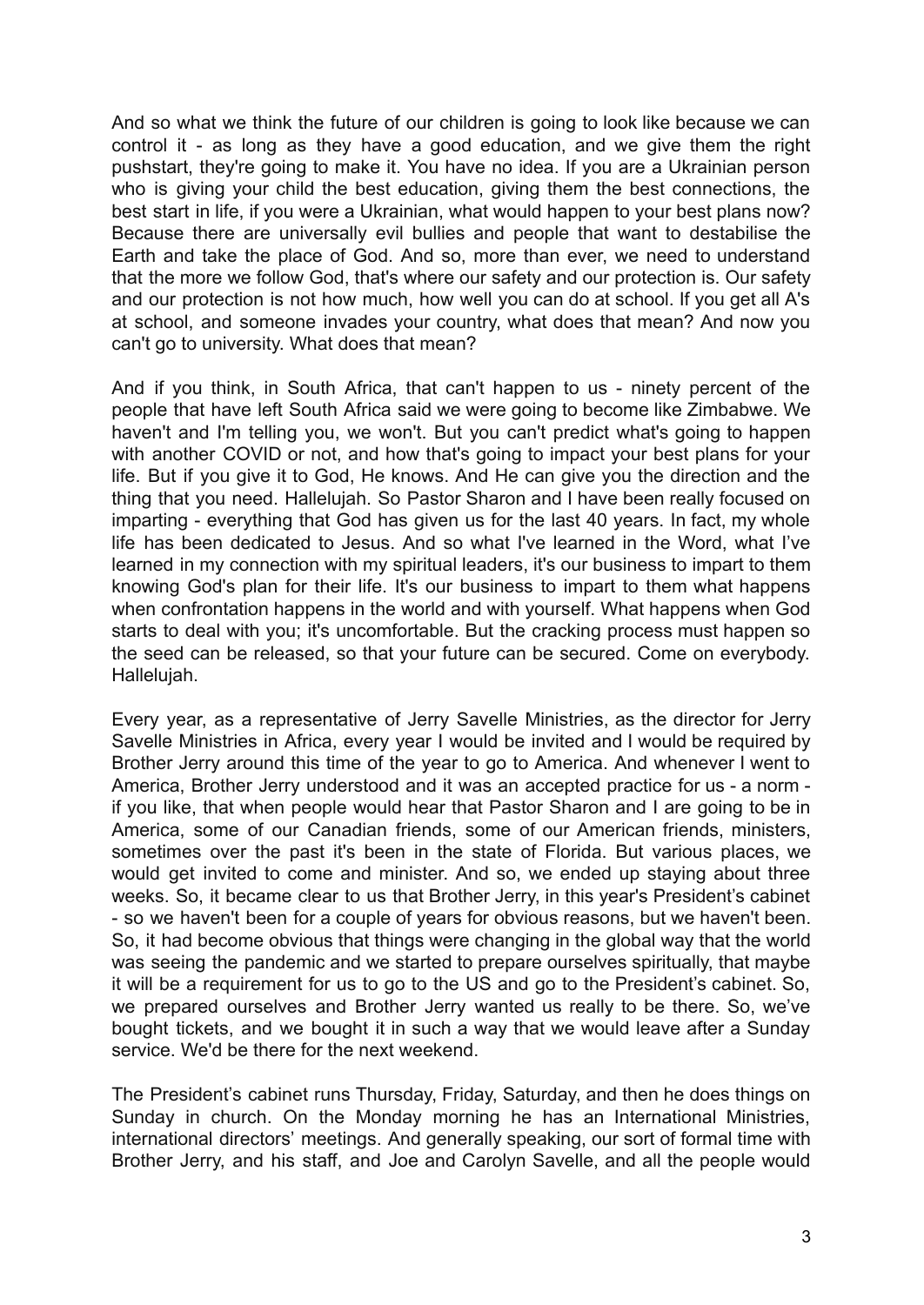kind of be over around about the Tuesday. And then we would go on and go to minister, go to minister at places, or go to conferences, or whatever God wanted us to do since we were there. Right?

Well, this year, we plan to leave on the Sunday and be back by the following Thursday, which would have taken us out of the office, out of this environment for about nine days. So, we're all set and ready to fly. On Monday evening, I got a phone call from Brother Jerry and Joe. We were like on a triangulated phone call, and he has requested that Pastor Sharon and I stay on in America to be on assignment with him for another 10 days. And then he said, "Well, if you're going to stay for another 10 days, then you might as well come with me and be with me at Brother Copeland's conference in Branson, in Missouri. And then you might as well stay for that next which ends on the Saturday - and he said, "Then you… I suggest you stay for the Sunday, so that you can be there for Richard Roberts's healing meeting that he's going to run in the church. And then you can go home after that, you know."

When Brother Jerry makes a suggestion, I listen. You know, it's not just a suggestion, it's a, let's do this. So, we have ended up having to change our air tickets, and we will be away for about 20 days. We will miss three Sundays. But we are working extremely diligently at making sure that what God expected of us for the MiXchangers, it's not going to stop, it's going to increase. It's going to gain momentum. It's not going to lose momentum. God is busy giving us a plan of execution that we can do more and do greater and better things. So, I'm going to ask you to, in the next week or two, I'm going to ask you to bless us, and as a ministry to pray for us so that we can go with your blessing. Because it's important that we get sent, that we don't just go. Even though our apostolic leader, and our spiritual father has called for us, which we consider to be a great privilege that he would ask us to come and be with him. I mean, that's something that is a very unique thing to happen. It's a very special thing to happen with a man that is so well known internationally. I thank God for that. It's a privilege and an honour for us to do that. Amen.

Here's the good news - whatever God has got for us, He's got it, because how can I say this? Brother Jerry doesn't just invite people to be on assignment with him just because he thinks it's a good idea. You know, everything he does in his life is spiritually purposeful. That means there's something that God wants us to get as we serve, as we come alongside him and be what we need to be for him. Then it means God's got something for us. That means He's got something for you. Hallelujah. Glory to God.

So, I just wanted to let you know that it was our intention to go and come back as quickly as possible, but God had other ideas. So that's only good, that's only good. Praise the Lord. Praise the Lord. Thank You, Jesus. Before I start my ministry this morning, I just wanted to show you some things about the Joburg church, and I wanted to just give you an idea of, just give you an update of what's happening on the Joburg church. [*Pastor John presents a slide show of the Johannesburg building project on the screen*] So, I know you guys have seen this particular slide. I just wanted to remind you - this is our vision of what we're looking to do with the Joburg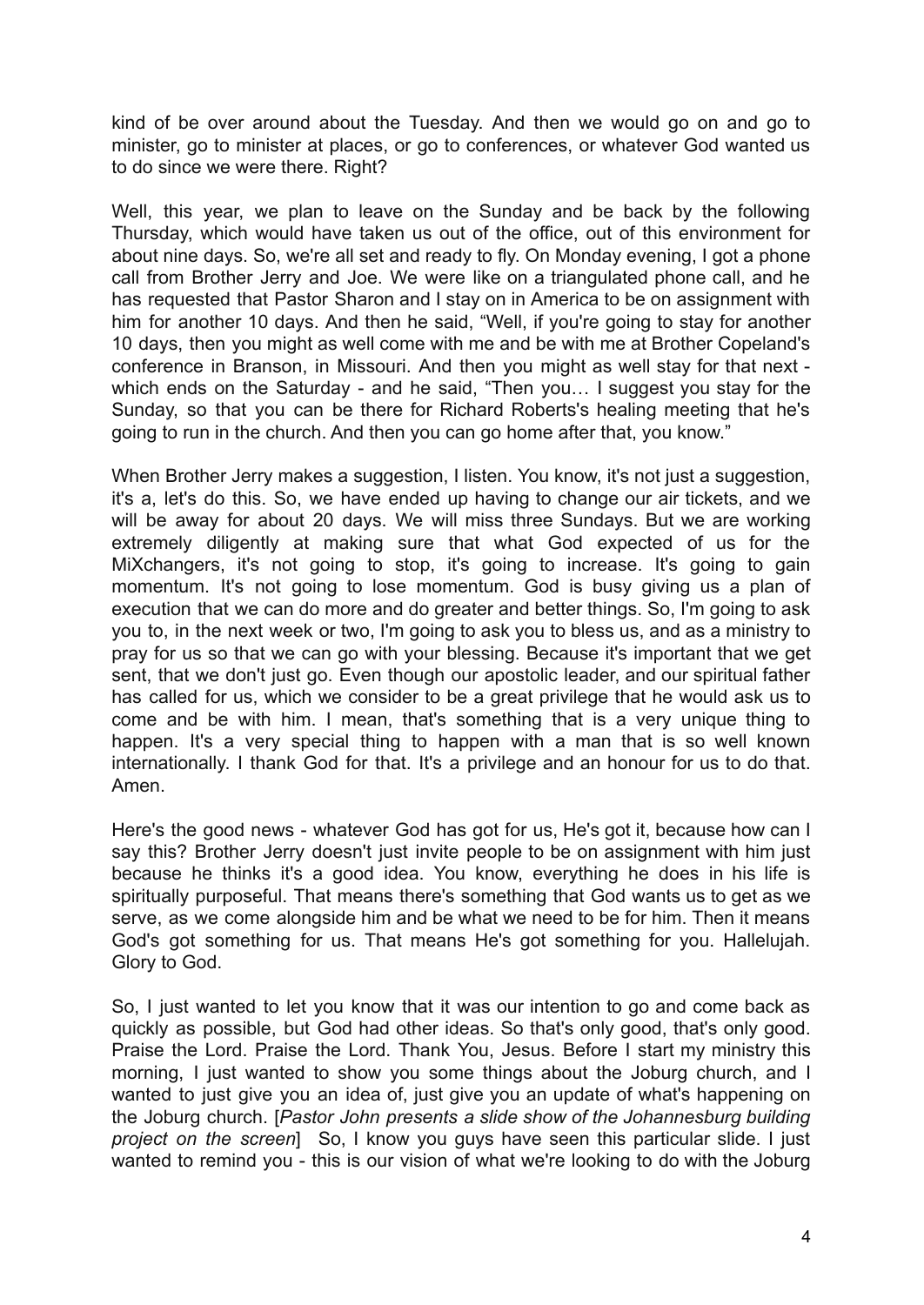property. This is the idea of how we see things actually fitting into the future. And then I wanted to show you the last two or three slides, which you haven't seen before. And this is what we see the inside of the auditorium looking like. I like the one that's filled with people. Hallelujah.

What do you all think? Hey? State of the art auditorium with all the sound, all the WiFi's and we won't give you passcodes so you can't do stuff while you're in the service, you know. So, I just wanted to tell you that, advice that I got, was that we actually do a proper quantity analysis, so we hired a quantity surveyor to review the property and make sure that all of the quantities of whatever we need are the right quantities, so we don't waste money, spend money that we shouldn't be spending and to make sure that we have the right kind of time frame the idea of whatever needs to happen. So, we delayed the start of the project but I think 35,000 bricks have been delivered already to the property and I'm expecting that we will be able to find - we are all going to get into agreement that God is going to do supernatural things as we develop this property to become like that. Number one. Number 2; I want us to be in agreement because we've had lots of interference on this property for a long time and we are not going to let that interference prevent us from doing what God wants to do Amen. Hallelujah. Praise the Lord. Number 3; we want some of the work we want to do in the gardens for example and some of the social fabric areas of how we see that we can use the facility, we'd like you guys to come and put some labour into it. You know, come and do something, come and be part of it. Witbank people, we got some tents we can pitch up and you don't even have to leave there. You can sleep there for a week and come and just work, you know. But, if not you can stay the day and you can, you know, if you are not physically conditioned well enough where you can do hard labour, well, you can give someone water and you can encourage some people that are doing things.

I really feel like it's part of our community business to do the will of God. It's your tithes and offerings, it's our churches, so we must do what we can do. We are using professionals to build the church but, there's things that we can do in the garden and do things that we can put a hedge around the ministry - literally - to create, to stop interference and people from trying to break in and do things. So your energy and your resources and your gifting would be valuable for us. Amen. Praise the Lord. Glory to Jesus. So Pastor John, what's all this happening about? Big and bold version 2 for 22. Hallelujah. Praise the Lord.

I'm going to just begin to minister on baptism now. Power of the resurrection of God and baptism. I want to remind you from Colossians chapter 3 verse 1, **<sup>1</sup> Christ's resurrection is your resurrection too. This is why we are to yearn for all that is above, for that's where Christ sits enthroned at the place of all power, honor, and authority!** Glory to God. That's what God has given us through the power of the resurrected Christ. Hallelujah. That's where I want to live. Don't you think? That's where I want to live. **<sup>2</sup> Yes, feast on all the treasures of the heavenly realm and fill your thoughts with heavenly realities, and not with the distractions of the natural realm (Colossians 3:1-2 TPT).**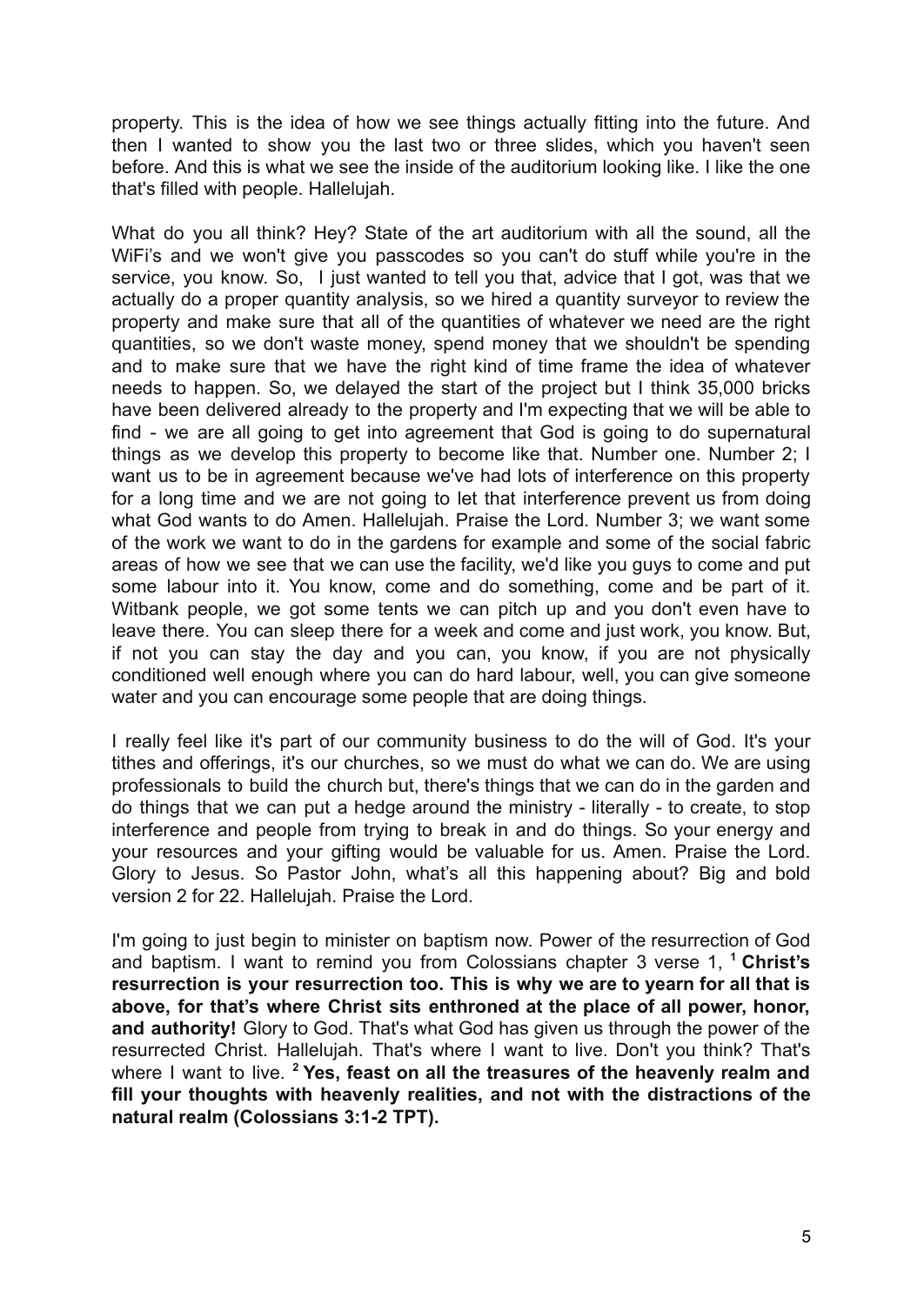Now we have a lot of new people in the ministry and praise the Lord there's still a bunch of people here that has been with us for a long time but as I was preparing for the ministry this morning the Lord began to deal with me and I believe it's prudent for me to go back to one of the messages I preached some time ago. I'm only going to spend a few minutes on it. It's just a component of what I'm preaching this morning on, I'm not preaching on the whole subject. So, if you can put the reason slide up for me, please. Hallelujah. So, you've heard this message. Everybody has to live in reality, everybody has to live with reason and everybody has to live what's relevant in your world. What's relevant in your world is very different to what might be relevant in my world. So, everybody has to live with what's relevant to your world. Do you understand what relevance is? It's relevant to you, you know. Some people, it's relevant for them to just get clean water, that's the reality and the relevance of their world. Other people take water for granted and they use water to sprinkle their garden systems. There are people in Africa who have to walk for kilometres with buckets and barrels and wheelbarrows to collect water because that is the only way they can get it. Right?



So, someone's relevance and reality is different but we all live with reality. We all live with our reasoning and we live with what's relevant to us. So the Lord showed me when He gave me this message a long time ago, He showed me a number of things. If we as Christians only live in reason, so you are born again, you have Jesus living in your heart. Right? Come on, work with me here. You can say; Amen. If you have Jesus living in your heart, you're a born-again Christian, you're going to heaven, you can live on the left-hand side of what of the brain, here. [Pastor John referring to the slide] You can live with your reality, you can live with your reasoning, and you can live with what's relevant to you. On the contrary in support of that I'd say you could do everything with your reason and your reasoning to change your reality, to make it relevant to what you want. Actually, for most people they live there all the time, they live with their reasons and their intellect and their talents and their skills. They live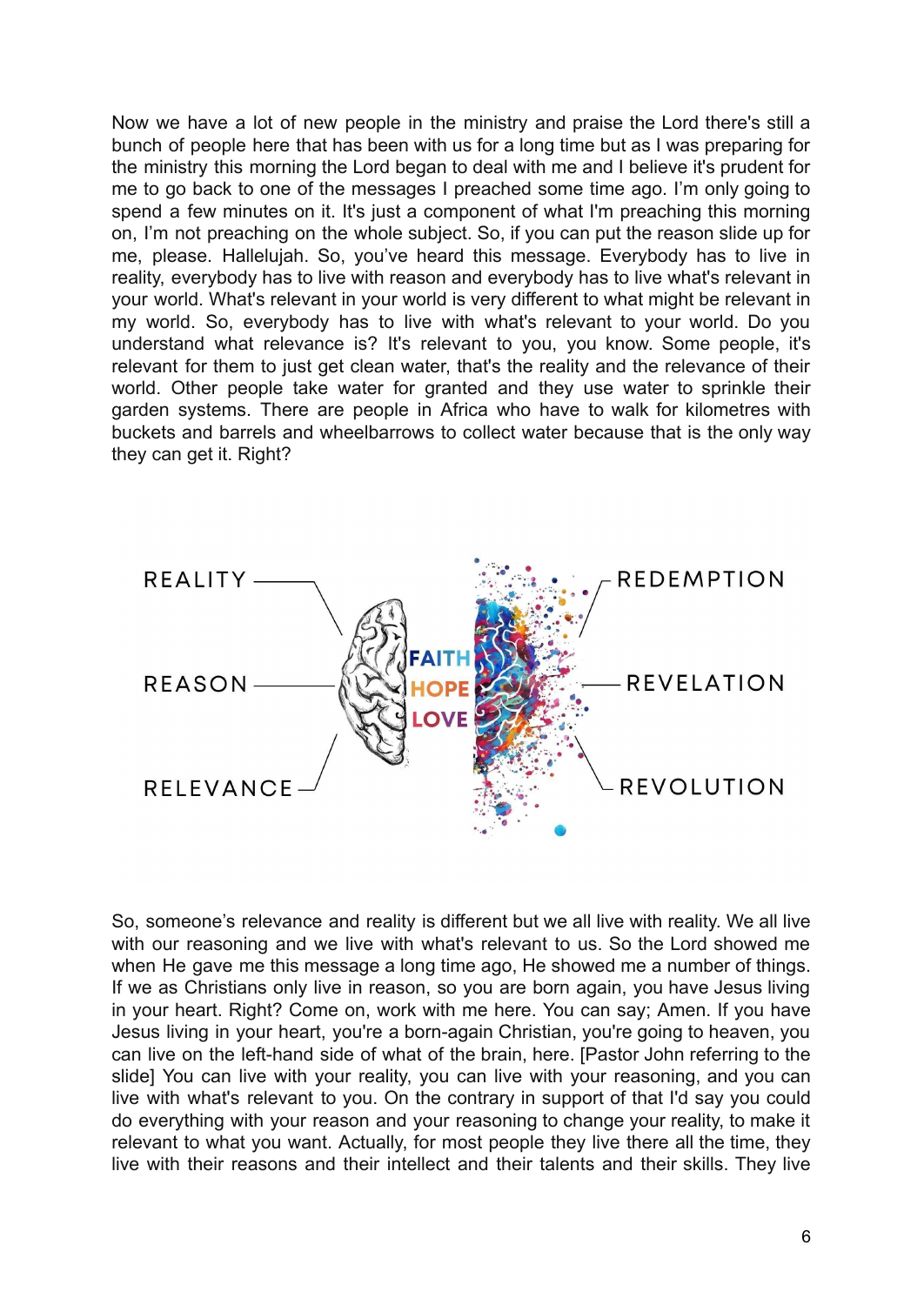there and so then they use their reasoning to change their reality to make it more relevant for themselves. So every person on the planet does that. Every person on the planet is trying to use their reasoning to change their reality for better, so that their life can have more relevance. Even the poorest of the poor cling to some hope of changing their reality so that their life can have more significance and a bit more relevant, yes?

But God didn't call us to live like everybody else. God called us to live in redemption, so that your redemption can give you revelation and the revelation will create the revolution of your reality. It will create revolution in your reasoning, and it will create revolution in your relevance. The way you get from reasoning, reality and relevance, the way you get from there to live in redemption and revelation and revolution is through faith, hope, and love. That's the bridge. You've got to use faith, you've got to understand and trust the love of God and you've got to be in a place where you have hope because hope works with faith. In fact, the Bible says in the book of Corinthians everything will pass away except faith, hope, and love. So, faith, hope, and love is the bridge that we have to redemption.

Now, if you're a Christian and you trust God, your trust in God is going to always be founded in the love of God because if you don't trust the love of God, you can't have faith. If you don't trust the love of God, you can't walk in the hope that God is going to help you. So, obviously, there is always going to be an attack on your life and then you're going to have things happen experientially - you're going to have things that are going to make you not trust God. So let me just say, what the parents did, the MiXchange people that have joined the ministry – they are doing MiXchange - they had to say, "We are trusting God with our children, we are not trusting the university. We are not trusting our corporate connections, our political connections, we are not trusting the system, we are trusting God." That's a big thing. It's a big thing when you have hopes and plans for your children, to hand them over to God. But it's a real measure of how much you trust God. Because who are you living for? Are you living for your children or are you living for God? Because if you're living for God, then you will understand that your children's best future is in God. It's following the plan of God, not your plan. Hallelujah.

So the way God works and the way God is, His redemption creates revelation. So part of the revelation that you need to have, is a revelation that God's power and what God's got going for you - the plans and purposes that He has got for you from before you were even born - you have to trust and you have to get a revelation of that because that's the power of your redemption. Come on. The power of your redemption is not just to save you from going to hell. Although no one wants to go to hell and I don't want anybody to go to hell. You know. So that's a good thing. But that's not the reason why we got saved. We got saved so that our redemption could lead to greater revelation, so that your life can have a revolution. Your revolution and my revolution begins to affect other people who look at your life and say, "How are you able to still have what you've got while the world is falling apart?" That's how the revolution works. That's how perhaps I could change the word revolution and maybe one could say, use the word; reward.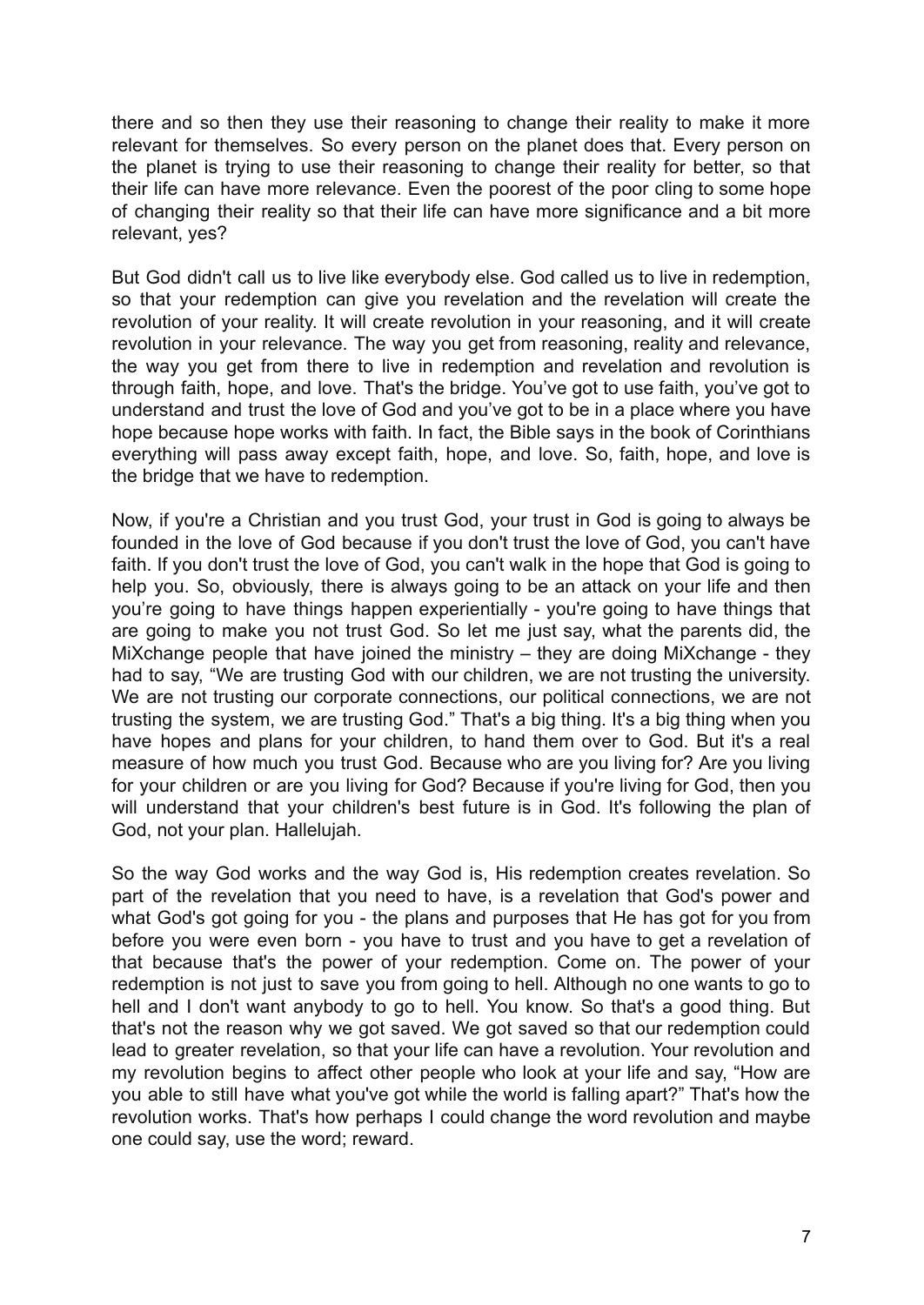When the Lord gave me this revelation, He said, "I want you to use the name revolution." I preached this message in Kenya with Brother Jerry a number of years ago and later on, the lady said to me, you know, "You shouldn't have used the word revolution," because in Kenya they have had some and the Mau Maus and all of that kind of stuff. If you don't know the history, it was very bloody and then a lot of people were killed with hatchets and many other things and it was a revolution. So the word didn't go down. So I learned then that actually, for some audiences, I would have to change my wording. But actually this is the way the Lord gave it to me, that we would have a revolution.

What's happened in our ministry is a revolution. Because God gave us revelation so that redemption could have its full work and it started to create a revolution in the hearts of parents and in the hearts of children. Some people will call it revival. It's okay if you want to call it revival. I call it God's intervention and He's saying, "I'm going to take the children," and children come and they're encountering God. I'll tell you what, as they're busy encountering God, they're getting so absorbed with God that it would be a surprise to me, if they, after what they've learned in the time that they're with us that they will choose to follow their own plans for their life after they've heard what God's got for them. Because they would have to deliberately disobey God. Because God's got good plans for those that are wanting to seek Him. Doesn't the Bible say that He is a rewarder of those who diligently seek Him? So whose reward do you want? Do you want the reward of men or the reward of God? *Jy kan sê, jy preek goed, Pastoor. (You can say you are preaching well, Pastor)*

So ,I'd like you to take this slide off and I want to just read to you and I'd like you to just listen, I'm going to read some of some of this Scripture to you in in the New King James and then I'm going to go and keep reading scripture to you from The Passion Translation. Romans six, verse 1 to 13. **<sup>1</sup> What shall we say then? Shall we continue in sin so that grace may abound? <sup>2</sup> Certainly not? How shall we who died to sin, live any longer in it?** God has put this message in my heart to give you today and it will give you a full picture. So you need to just stay connected with me, okay? Are you with me? **<sup>3</sup> Or do you not know that as many of us as were baptized into Christ Jesus, were baptized into his death. <sup>4</sup> Therefore, we were buried with Him through baptism into death. That just as Christ was raised from the body by the glory of the Father, even so, we also should walk in newness of life**. **<sup>5</sup> For if we have been united together in the likeness of His death, certainly we also should be in the likeness of His resurrection, <sup>6</sup> knowing this, that our old man was crucified with Him, that the body of sin might be done away with, that we should no longer be slaves of sin.** Please, just say this after me, "No longer slaves of sin." No longer, no longer - huh? **<sup>7</sup> For he who has died has been freed from sin.** Please, say this with me, "Freed from sin." Let's just say, "Free, free," come on, "free, free. We are free from sin." So we are no longer slaves, we are free. **For he who has died has been freed from sin. <sup>8</sup> Now if we died with Christ, we believe that we shall also live with Him. <sup>9</sup> Knowing that Christ, having been raised from the dead, dies no more**. So you can only die once, in your body. **<sup>10</sup> Death no longer has dominion over Him. For the death that He died, He died to sin once for all. But the life that He lives, He lives to God. <sup>11</sup> Likewise, you also reckon yourselves dead indeed to sin.** Come on, say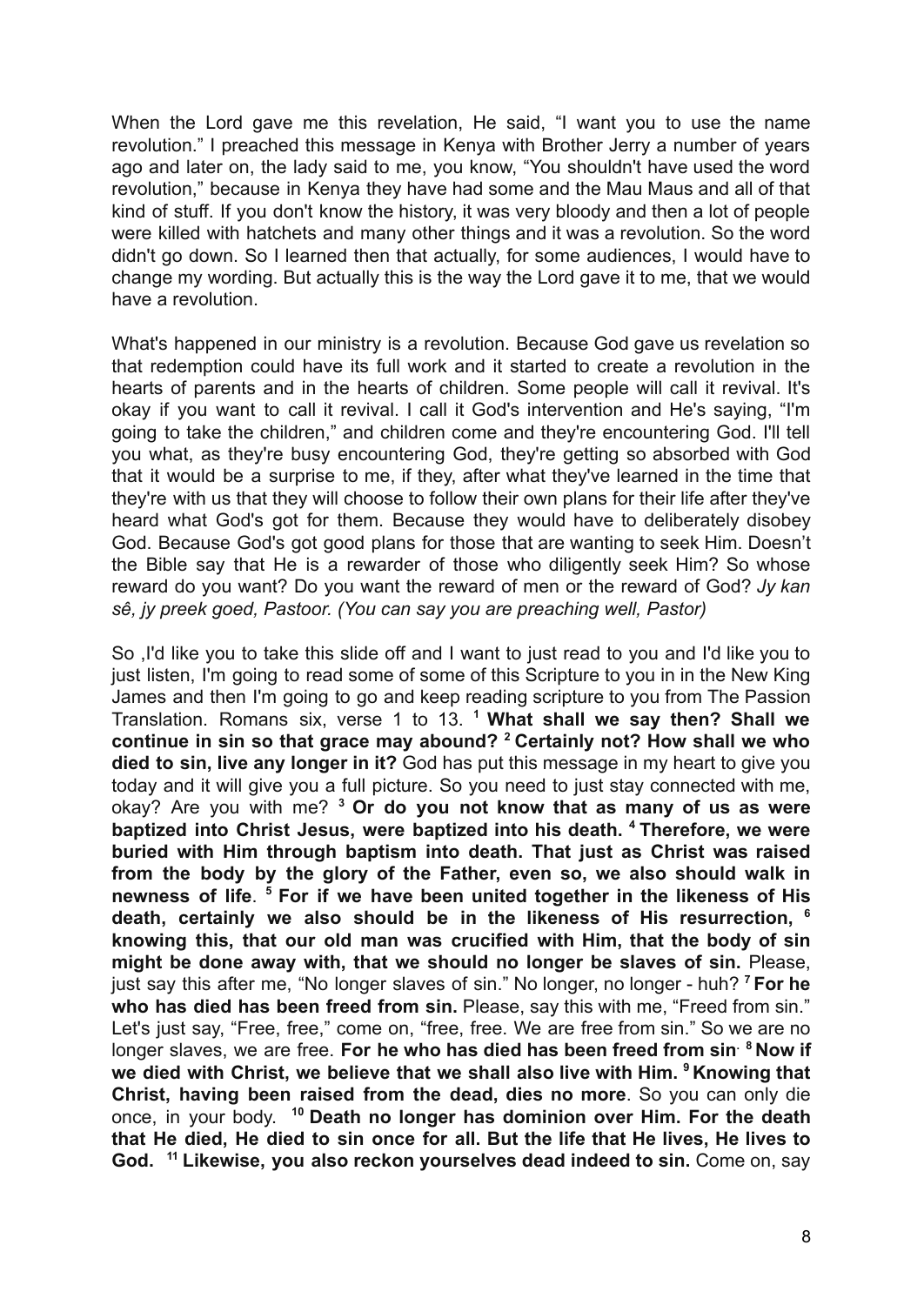that with me, "Dead to sin." **… but alive to God in Christ Jesus our Lord.** So you're no longer a slave, you're free, you're dead to sin, but you're alive to Christ. That's a big difference.

**<sup>12</sup> Therefore, do not let sin reign in your mortal body.** Does that sound like it's your power to choose now, because God's done the job, so it's now your power to choose? **So do not let sin reign in your mortal body.** Do not let it. Who's got to stop it? God's not going to stop the sin from coming into your life. He's already done the job. So who's got to stop it? You and me, we got to stop it. Right? **<sup>13</sup> Therefore, do not let sin reign in your mortal body, that you should obey it in its lusts. And do not present your members as instruments of unrighteousness to sin, but present yourselves to God as being alive from the dead and your members as instruments of righteousness to God (Romans 6:1-13 NKJV).** Well, if you understand this passage of Scripture, you will understand that sin had a hold on people and it caused death. Jesus came as a perfect person and He died for us and He was resurrected again. So we don't have to be slaves to sin, we can be free from sin. And just as someone who has died from, in a physical body, has died from anything that can affect him in the natural world, so we as people have been and we identify with the resurrected body of Christ and in the same way that He has dominion over anything that touches His body, so do we.

Am I teaching from the Bible or is this something I'm sucking out of my thumb here? I don't do that anyway, but I want to make sure you understand that the choice of not letting sin reign in your mortal bodies, is our choice, it's not God's choice. So come on, I'm going to just blow a holy cow to smithereens right now. I've done it a number of times. So I'm going to do it one more time. You know? So if anybody says to you God's in control? No, He's not. He is in control of the overall eternal agenda, absolutely; the time frame of Jesus dying, Jesus coming back again. He is in charge of that. And Jesus said, "I don't even know that, only the Father knows that." Right? So, in the overall timeline of God's agenda, but you are in charge of the choices of what you let dominate your life. So then God's not in control of your world. Who's in control of your world? Yeah, *dt is julle*. (It is you) It's not yellow, it's *julle*. But if it's yellow, then that is *julle* too.

So, Romans six, verse 19 to 23, I'm just going to keep reading but this time I'm reading in the, in The Passion Translation. **<sup>19</sup> I've used the familiar terms of a "servant" and a "master" to compensate for your weakness to understand. For just as you surrendered your bodies and souls to impurity and lawlessness,** would you just please say this with me, "Impurity and lawlessness." **… which only brought more lawlessness into your lives, so now surrender yourselves as servants of righteousness, which brings you deeper into true holiness.** So surrender brings holiness. Saved you are, surrender is your choice. Right? **<sup>20</sup> For when you were bound as servants to sin, you lived your lives free from any obligation to righteousness (Romans 6:19-20 TPT).** You know, it's actually better this way, if someone's going to be a sinner, then sin properly. I mean, don't try and hide your sin socially because you're concerned about what people are going to think about you. Because even that's a sin of pride. And that's probably the biggest one that people can't see. So if you're going to sin, sin properly and sin in front of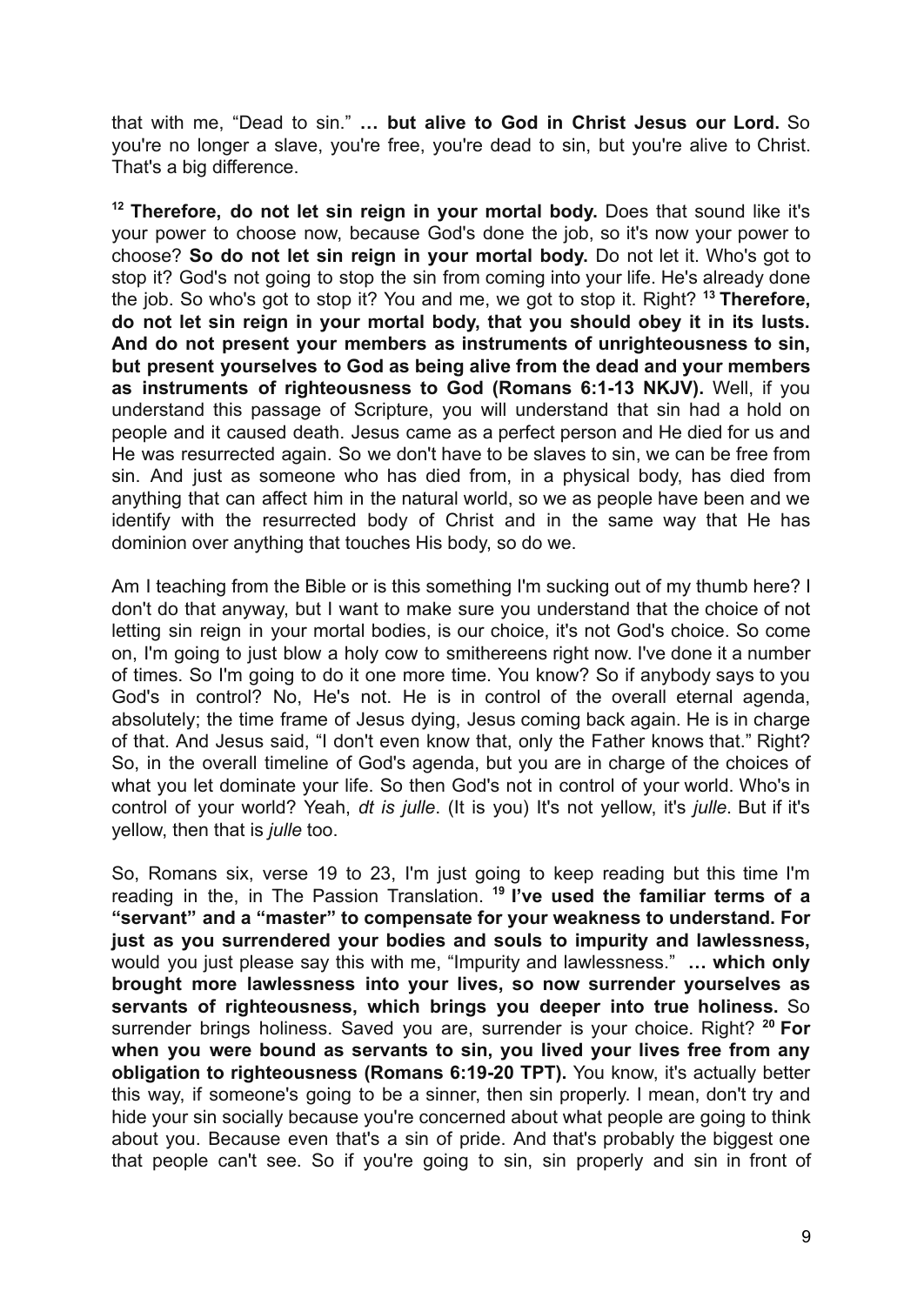everybody. Pastor John, what are you telling me? To sin? No, I'm not telling you to sin. But I'm saying hidden sin is more dangerous because you think you're getting away with it. And you think as a Christian it's okay for me to live in those margins of sin. But because, and that's why people out in the world there they live sinfully as they wish. Why? Because they've got no obligation to righteousness because they're not saved. So it's better for people that are not saved to go big with sin. I mean, bold in sin is what they do. You know, but what I'm saying is that they've got no obligation to righteousness. So they can sin and do what they like.

**<sup>21</sup> So tell me, what benefit ensued from doing those things that you're now ashamed of? It left you with nothing but a legacy of shame and death (Romans 6:21 TPT).** So you can be a Christian, and you can consider yourself free from the obligation. And I'm going to show you a slide now in a minute, but you can consider yourself free from an obligation to sin or to righteousness, and you can live just like the sinners live. What's it going to bring you? Shame, death, shame. It's going to leave you a legacy of shame and death. If you think that you can sin, as a Christian, and you can get away with it, you're not. Because even though your life might look like it's all right, you are constantly living with a shame because the Holy Spirit will never leave you alone. Never, will never leave you alone. He will always draw you, try and draw you closer to the Father. He will always warn you of shameful decisions that you're making; death based decisions that you want to make.

**<sup>22</sup> But now, as God's loving servants, you live in joyous freedom from the power of sin (Romans 6:22 TPT).** Oh, Pastor John, I don't feel like I'm free from the power of sin. Sometimes, I feel sin has got, it is like, "Arg." Hold on, I haven't finished reading yet But I'm wanting you to see that if you live free from sin, you live with joy. Not shame and death, you live with joy. You live with freedom. People think freedom is choosing to do whatever you want to, and join all your mates out there that are also doing it. No, you're just enslaved to their opinions. You're enslaved to their way of life that they want you to live with them. And when you do it together, then you all say, "Yes, we did *lekker. Ons het so dronk geraak"*. You know, we got so drunk and wasn't it *lekker* and then we got this and we got that. And they want to be able to talk about it and brag about it to each other. But the minute there's someone who doesn't do it, they don't like you anymore. So then everybody says but I'm free to do whatever I want to do because I can go and drink with my mates and I can do this and I can go… You can't. You are being enslaved to them.

Have you heard about what's happening in America, the cancel culture? No. I mean, cancel culture is a big thing. If you're not liberal, and you're not doing everything they actually have, I mean, this is a big deal, they are taking senators, government politicians, Donald Trump when he was in power, they actually censored him and took him off Twitter and YouTube and all this kind of stuff, because you're making sounds that don't sound like them. So they cancel your voice because if you think that that mob are saying, "Well, those are my mates. They stick with me. We're going to be loyal. We grew up in school together and as long a…". Well, why don't you just stand for Jesus for an hour or two and see how much loyalty your school friends have to you now. So people say, "I'm free." You're not free, you're as controlled or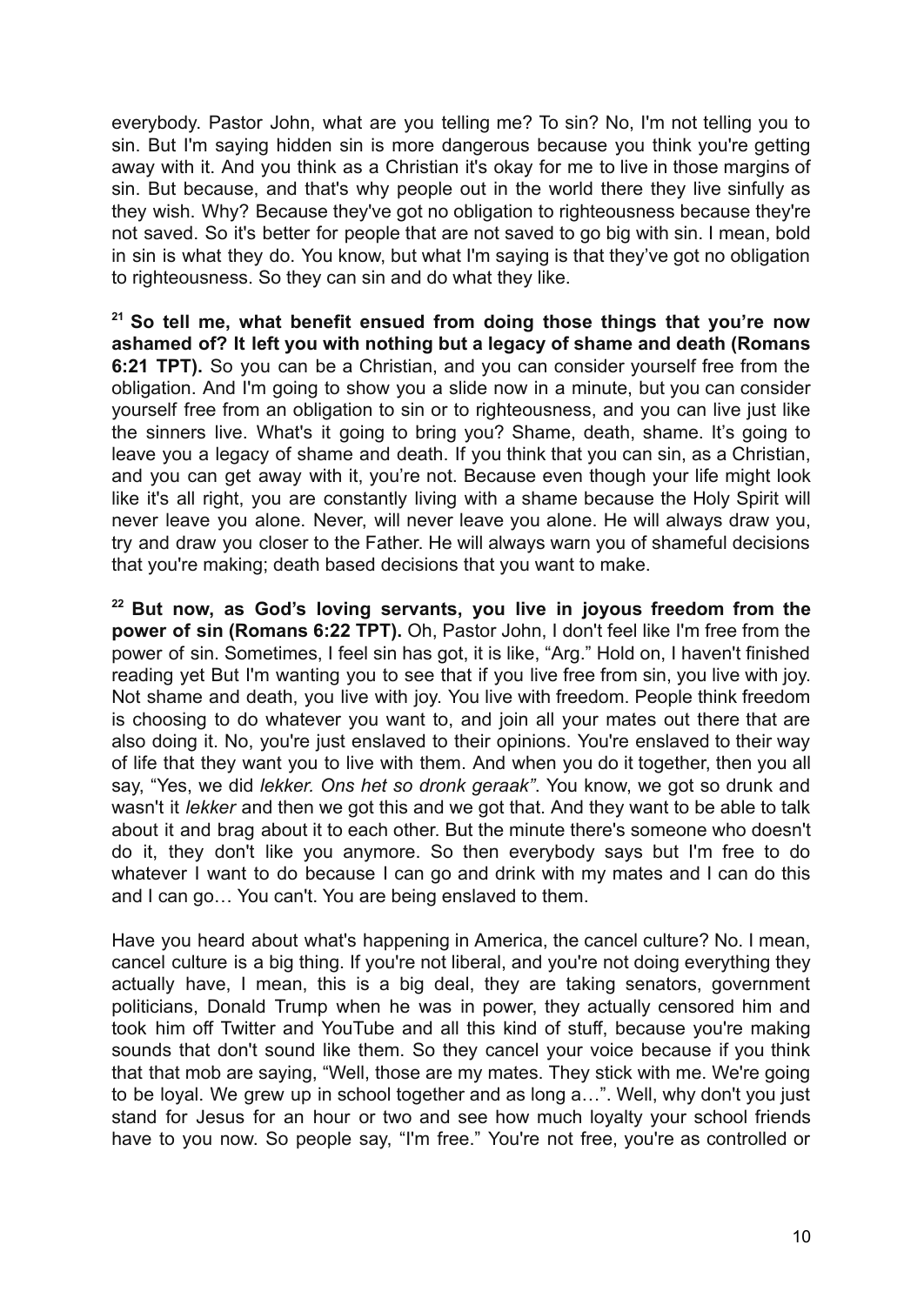more controlled and enslaved to their opinion and the way they want to conduct their lives and their friendship than anything else.

Well, my kids are okay. I don't have to bother too much about them, and they are all going to university, they've got the highest marks in the class, and they're all going to be alright. Really? You think the university is going to leave them alone, even though they're Christians? If they're into the university, they are either going to be accepted, because they're going to start talking and thinking like the university, or they're going to be rejected and isolated. Jesus said, "If Me, as the Master has been persecuted, do you think you, as the servants, the followers of the Master will not get persecuted for your faith?" He guaranteed it, actually. **<sup>22</sup> …So consider the benefits you now enjoy—you are brought deeper into the experience of true holiness that ends with eternal life! <sup>23</sup> For sin's meager wages is death, but God's lavish gift is life eternal (Romans 6:22-23 TPT).** And by the way, if you're a Christian, you've already started living in eternity. You may still know you're in the body, but I'm living in eternity, which is why I've been speaking to the Lord recently about it. I said, "Lord, why is it that you're pushing us harder and harder as it were. You're drawing us closer and closer to Your agenda, to Your assignment to being big and bold and doing many things like this."

He says, and He's began to speak to me and He said, "Because John, your walk in eternity has got to the level where I can now communicate to you, because of your walk that is already eternal, your faith that you now understand that is already eternal, I can now bring the eternal heavenly realm reality into your world." So by the way, that's why Kenneth Copeland's believing to live to 120 because God spoke to him, and He said, "There are things that are eternal, that you haven't been able to get yet, and you've got to live longer to get what I want you to get." So when we stand up here, and we say, God's taking the children, you think we're just preaching, it's a good message to revive the youth in the ministry. Listen to me, if the youth don't want to be revived, they won't be because they're going to rather be on Twitter and Snapchat and Instagram, and they're going to do whatever they do, and they're going to take all of their future direction from all the other young people that are doing the same thing. They don't want to listen to perceived old people. Because what have old people got to help me with? I can, I mean, how do you know the difference between an old person and a young person. It's how fast they can type on their phone. Sometimes Matt has to help me out with my technology and it's on my phone or something and he says, "Pastor John just give me your phone." [Pastor John imitating someone who types really fast on their phone] Don't you dare call me old. I'm just older than him. Hallelujah.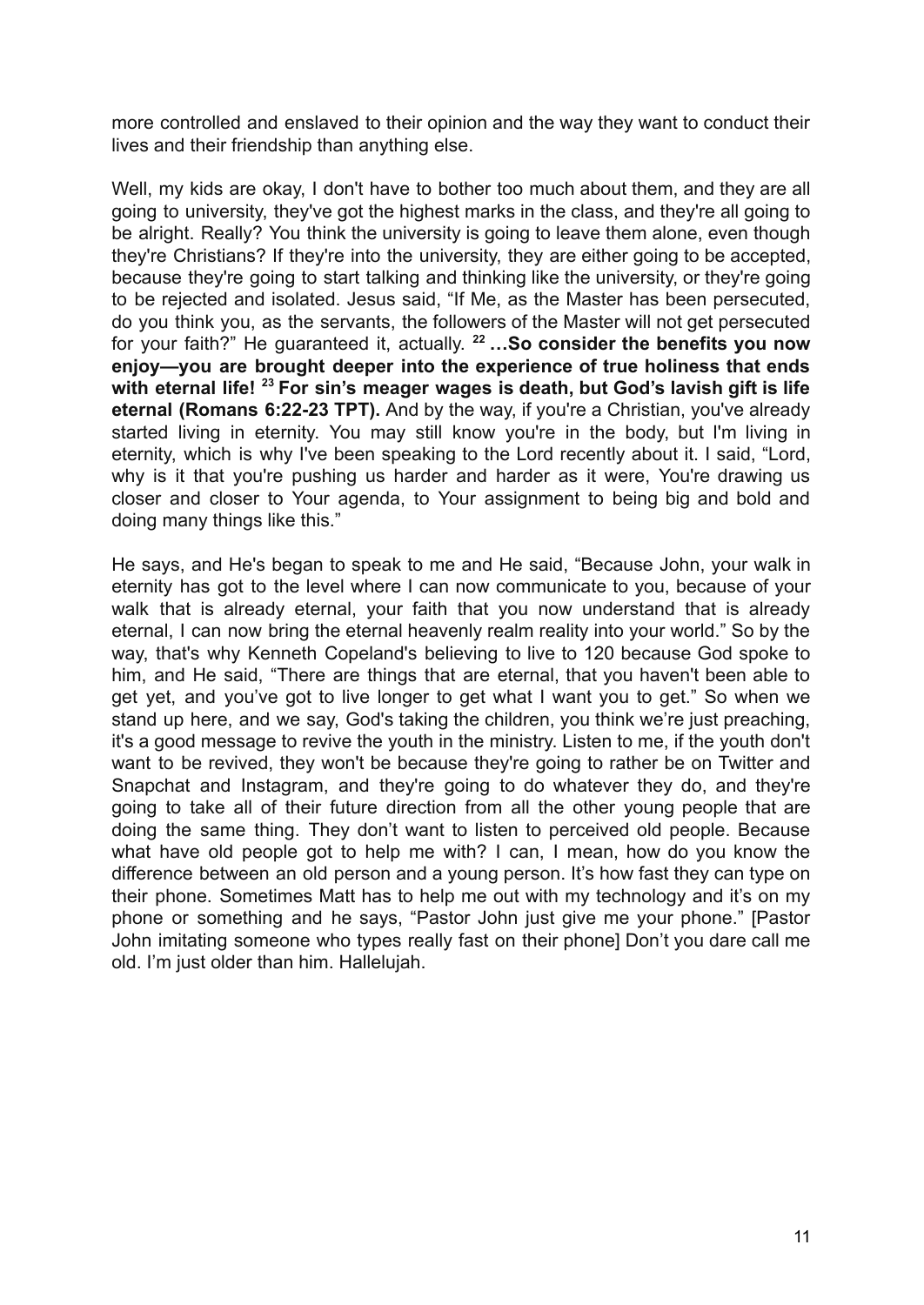

So you remember this slide? The self-oneness slide, please. You remember this slide I put up and what I ministered on this. This is important for what I'm going to share with you because if you remember I said the plans and purposes that God predestined and foreknew for us is all part of the self-existent God and the great I Am and so there's nothing outside. There's nothing in God that catches Him unawares. Come on, do you think Bluetooth technology was created by men? I mean, you say *ja,* of course. Do you think they could do it without God? Do you think the World Wide Web was created by men, that they could do it without God? People seem to think that all this technology we're walking in, that God wasn't part of it, men did it. They have no creativity at all without God and God meant it all for our benefit and our good and not to be used for all the wrong that it gets used for.

Anyway, I don't want to talk too much about this. The world system is what we live in for sure but you're either going to live in self-oneness which means that you're going to chase your own career, you're going to do whatever you desire, whatever your goals are. Remember that? And so then church life becomes something that you squeeze in to satisfy your conscience or maybe your wife has a baseball bat that beats you in the morning before church, *"Kom ons moet kerk toe".* (Come, we need to go to church) Rather engage yourself properly with God because if you're God centred, then you become in alignment with God's people and then you become part of the Church, the proper Ecclesia of God. And so then anything that you do grows out of that and you get into a world system that the world system serves you, you don't serve the world system. You have dominion over the world system, the world system doesn't have dominion over you.

And so, obviously you're going to touch people, nations, realms and kingdoms. Everything's got to do with dominion and authority in the Heavenly realms and whether you know it or not, the earth is in a Heavenly realm. If you could speed up what you could see to the speed of light, you'd see that we actually live with a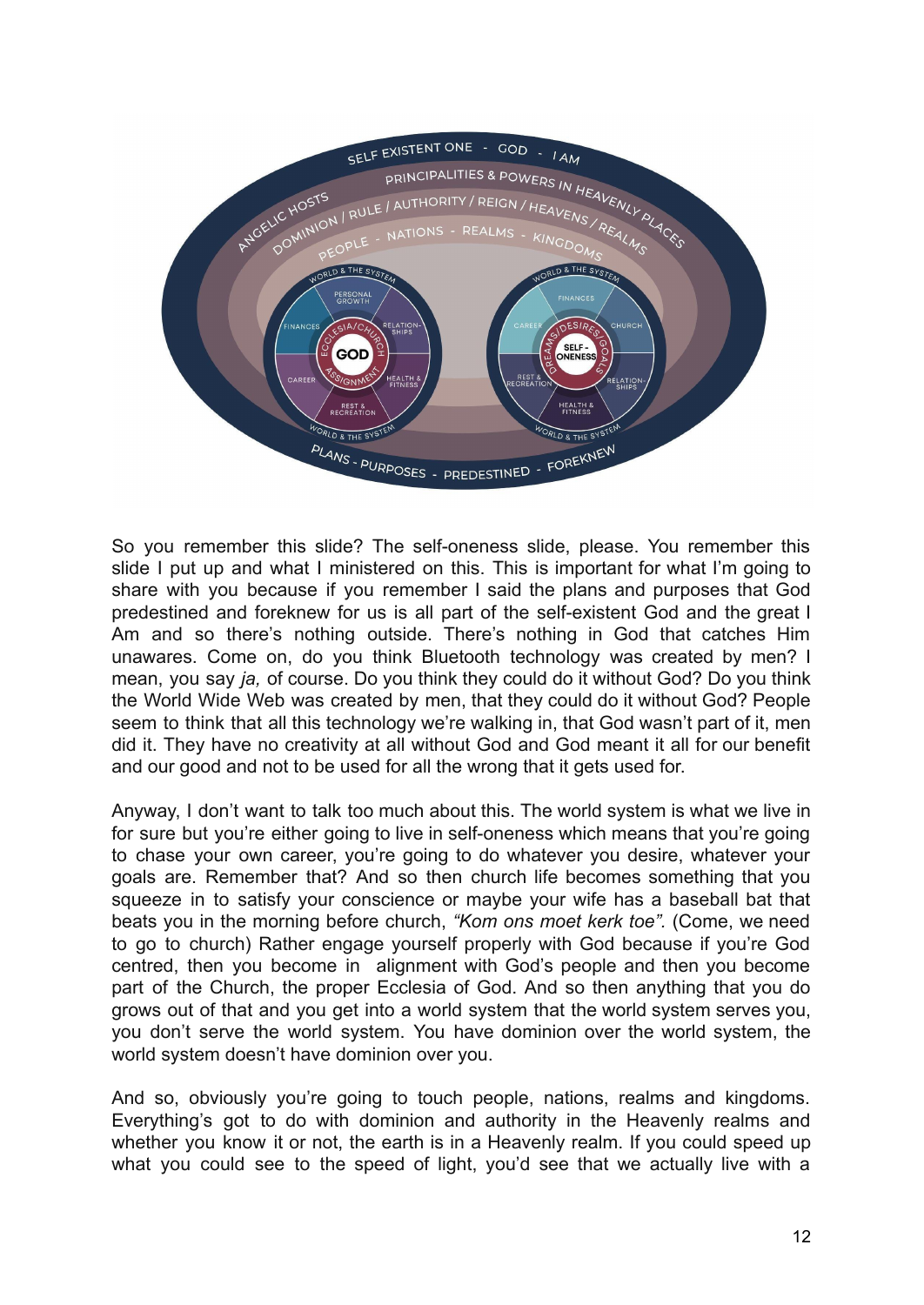Heavenly realm all around us. The Heavenly beings, there are spirit beings, there are creatures around us all the time, you just can't see them. And so in the Heavens, there are angelic hosts and there are principalities and powers and there are legitimate rulers of this world. Why are they legitimate? Remember that slide? Why are they legitimate? They are legitimate because men gave them legitimacy when they chose to follow themselves rather than follow what God says. Hello. You give the devil legitimacy in your life if you choose what he says. You stop the devil's legitimacy in your life when you say no to him. So are you still a slave to sin? Come on, you're not a slave to sin. You don't have to worry about death anymore because you won't die. Your body might but you won't and so you're free to enjoy living for God. That's what Jesus paid the price for.

Romans chapter 7, reading from The Passion Translation. Now I'm going to read quite a long passage of Scripture if you'll just stick with me. (Can I have some water, please Empie? I'm a little thirsty this morning. Thank you.) So, Romans 7 verse 5, **<sup>5</sup> When we were merely living natural lives, the law, through defining sin, actually awakened sinful desires within us.** I'm not going to teach on the whole book of Romans today because the book of Romans is a big book and there's lots of subject matter in the book of Romans. I'm doing my best to give you highlights that will help you. **Actually the law awakened sinful desires with us which resulted in bearing the fruit of death. <sup>6</sup> But now that we have been fully released from the power of the law, we are dead to what once controlled us.** So you're dead to the law and sin that controlled you. **And our lives are no longer motivated by the obsolete way of following the written code, so that now we may serve God by living in the freshness of a new life in the power of the Holy Spirit (Romans 7:5-6 TPT).** The freshness of your new life is in the power of the Holy Spirit. It is not in your accomplishments. The freedom in your life is not in your accomplishments. The freedom in your life is not in your accomplishments. The freedom in your life is not in your accomplishments. It's in the life of the Holy Spirit.

**<sup>7</sup> So, what shall we say about all this? Am I suggesting that the law is sinful? Of course not! In fact, it was the law that gave us the clear definition of sin. For example, when the law said, "Do not covet," it became the catalyst to see how wrong it was for me to crave what belongs to someone else.** If you crave someone else's success, it's covetousness and you wouldn't have been made aware of it until the law came. **<sup>8</sup> It was through God's commandment that sin was awakened in me and built its base of operation within me to stir up every kind of wrong desire. For in the absence of the law, sin hides dormant (Romans 7:7-8 TPT).**

So I just want you to understand this; the more you make your life about accomplishments, and about performance, the more you're stepping into the space that is forcing God to serve you in the life that you choose. You are not walking in the life that God has chosen for you. If you choose to walk with God in the way that you want God to answer your prayers for your life because it's your desires and you start to use your faith that God will give you what you want without asking Him to put the desire in you of the things that He wants you to desire so that you can believe Him for the things that He wants you to desire that He puts in your heart, that you now get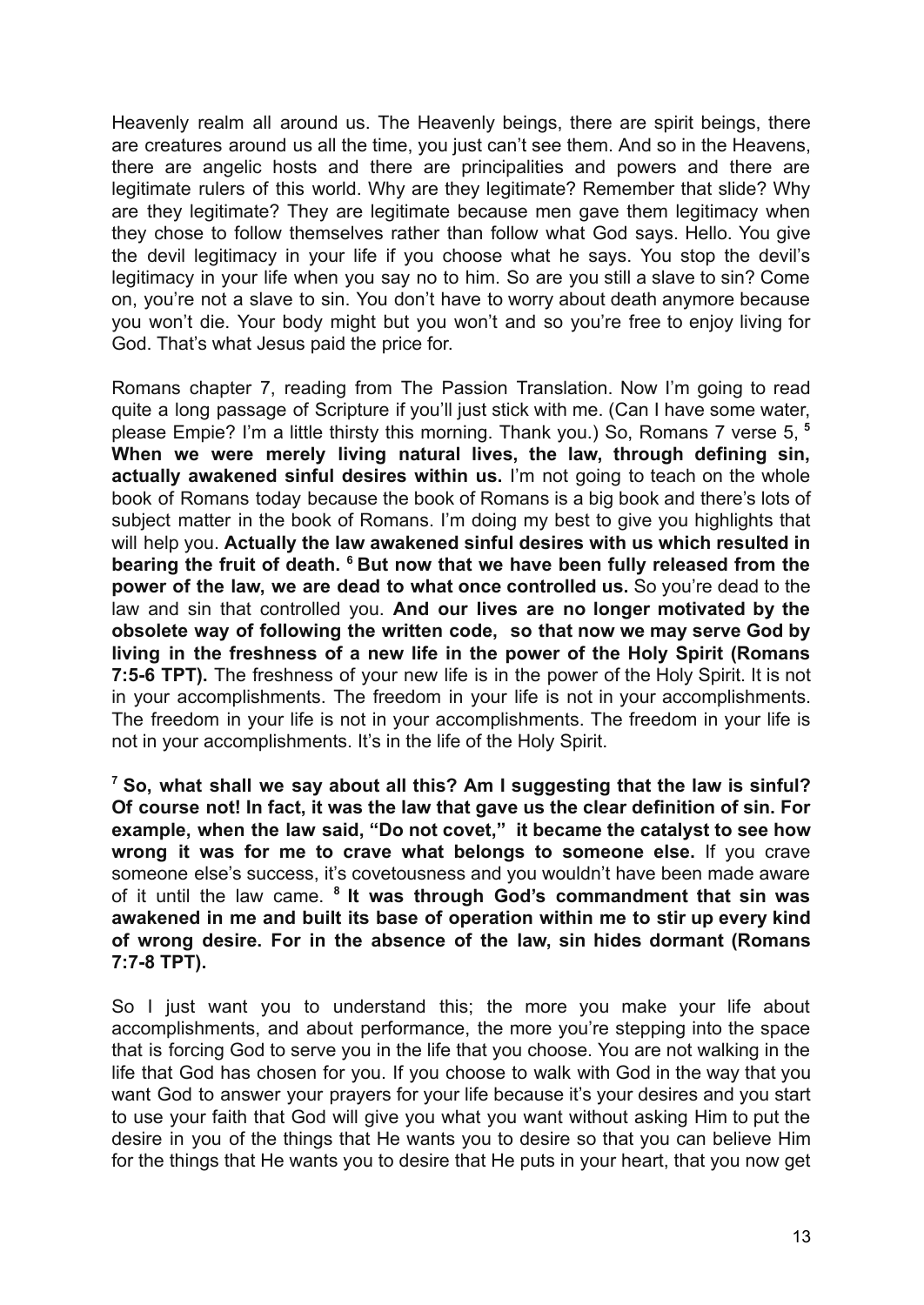faith for because He puts the desire in your heart. So instead of opening that whole realm up, you keep that closed and say, "I need God to serve me on my terms." That is an achievement-based accomplishment, it's law dominated and it awakens all manor of desires in you, lusts.

**9-10Once lived without a clear understanding of the law, but when I heard God's commandments, sin sprang to life and brought with it a death sentence. The commandment that was intended to bring life brought me death instead. <sup>11</sup>Sin, by means of the commandment, built a base of operation within me, to overpower me and put me to death (Romans 7:9-11 TPT).**

He's not talking about putting me to actual death although it would end up in death, it built it's base of operation in me so that I could keep dying. That's why Christians that have a self agenda are so damaging to the body of Christ, because they're actually dying and they don't want to die alone. They want to drag as many people along with them, in their dying, so that they feel like they're not dying. So that they feel like their purpose is, they're rescuing you from such a high level of determination and purpose for God. "You can't surely live like that. No Christian is supposed to live like that. So come along and die with me, because I've got the answers." Come on. I'm still preaching good.

**<sup>12</sup> So then, we have to conclude that the problem is not with the law itself, for the law is holy and it's commandments are correct and for our good (Romans 7:12 TPT).** Now, I'd like you to put the next slide up; the *redeeming time* slide please. This is this message I preached. I don't know how long ago was it? No, no, it's a year ago, maybe. How long ago is it then? Three years ago? It's been a long time. Mirands, you found the slide for me? Three, four years ago? Okay. I couldn't find the slide because I didn't have all of my backup disks which are on those… I couldn't, Miranda found it; she and Tarryn are my heroes today and Ester who got some of the slides done for me.

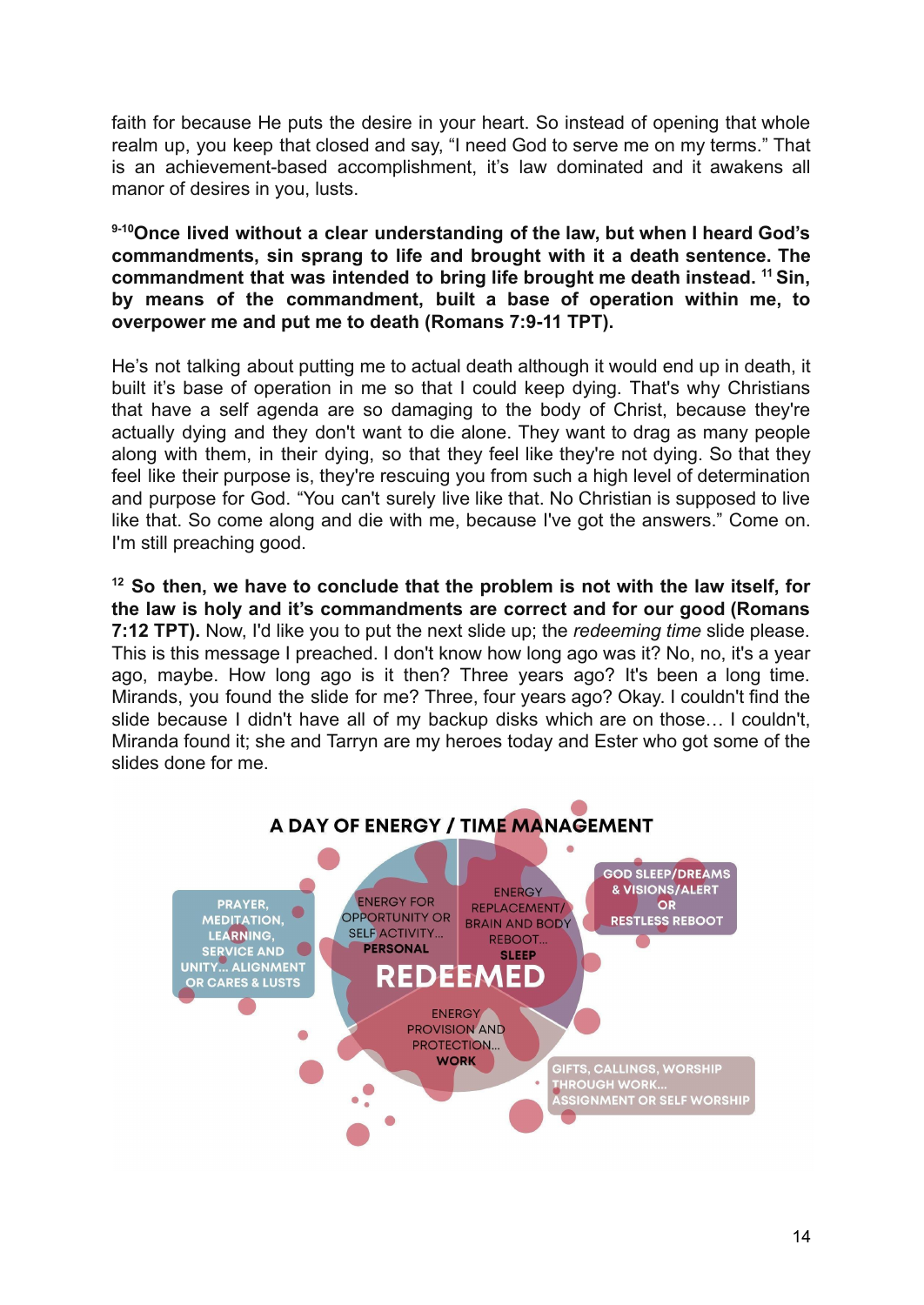This slide adequately tells you and as you know, I don't believe in time management, time is just a thing that we can actually just coordinate our lives and organize our lives around time; everything about our life is about our energy and how we spend our energy, not what we do with our time. Anyway, I mustn't go there.

I wanted to put this slide up for you, because I'm wanting you to just remember that, actually prayer and meditation and learning and unity and alignment is something that we must live with, because if we live with that you redeem time. If you are in a place where you're following your own desires, and your own things, and in all of these components of our lives, you can either choose to do it your way, or you could choose to do it God's way. If you choose to do personal activities; sleep, and work… Remember, I spoke quite a lot about that, and if you didn't hear that message, you need to go back and ask Miranda and ask people in the office, they can give it to you, and you can go through it again. But work is something that we have to do, sleep is something that we have to do, right? Then we have personal time in between.

If we take all of those things, and we give it to God, He redeems time. If we do all of those things for ourselves, you can't redeem time. I'm here to tell you that whatever you've lost, in terms of because you've been living under a death sentence, now you know what I mean by that? That means you've been following your sin nature. Under the death sentence, you can't redeem time. But if you realize that you're living in eternity, and you have a revelation of your redemption, you begin to create a revolution in your life and you begin to redeem time. One of the most critical things that God can do for us in our lives is to redeem time. Because in your physical body, there is a time that you are going to stop existing.

I think I shared this with you last week. I'm going to share with you again. I had a personal moment with Pastor Sharon and I was just saying to her I said to her, "You know, babe, I'm really sorry that the time is going to come, that your body's going to die and that my body's going to die. I'm really sorry about that." I said, "Because I've enjoyed living with you, in marriage, it's been so satisfying and so joyful for me and there's been such a wonderful experience for me for all these years, that the time will come when I can't have that same relationship with you. Because your body will cease to exist and your soul and your spirit will go into eternity and so will mine. And so our time on the earth will come to an end." I'm not saying sorry, like, 'feel sorry for me.' You're going to understand how joyful an experience I'm having with marriage. That actually I'd like to live longer just so I can live with her longer.

When you've been married 40 years, and you can still say that… Here's what I'm believing God though and we've talked about it. That what we know in our marriage now, after 40 years, wouldn't it be great if we knew that stuff in the first five years of our marriage? Come on. Everybody that's married more than 10 years says, "Yes, please." Ha, but if you give your life to God, and you give your whole assignment to God, He redeems the time. The stuff that you didn't have that you didn't know in the first five years of your marriage, He can start giving you stuff now that can restore things that you didn't build then. That's how personal, redeeming time becomes.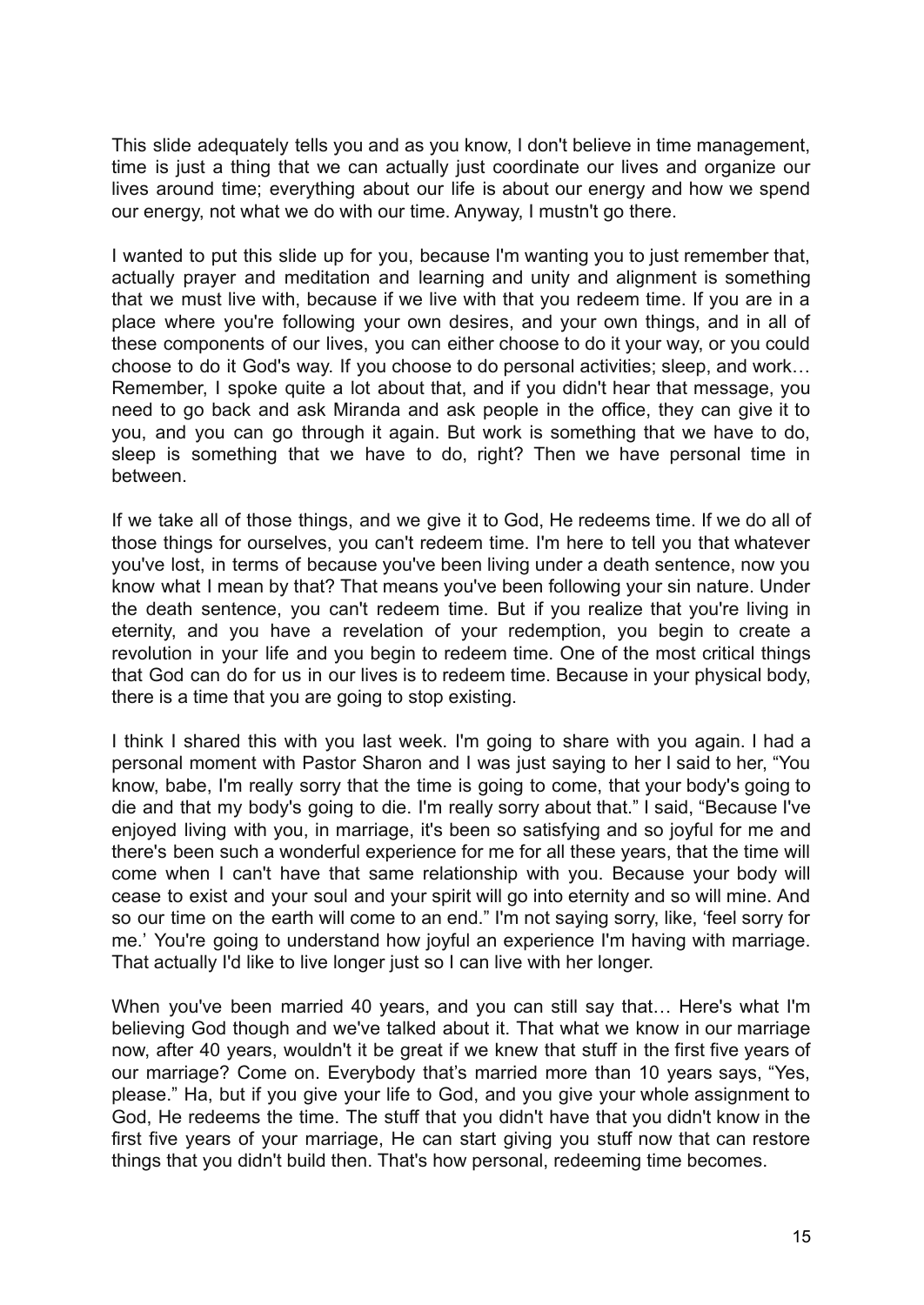How many of you would like to say, "Jis, that first five years I wish I had enough money. We lived on bread and water and love." Certainly part of our life, at that time, with Pastor Sharon and I; we lived on bread and water and love. We didn't have much else. Well guess what? Some of the mindsets, the captivity, the poverty mindset, the scarcity, the things that we had to work on and try and balance our lives for intimacy and work and creating a future and having children and having all of this work stuff that you have to do that God wasn't fully with us because we didn't know God the way we know God now. Hello?

Guess what, He can redeem time. We can't go back to being 30. But what we can do is that the things that have developed in all of our lives because of what we experienced, then; God can redeem the time. So, that His blood washes away all of the negativity, and it renews and revives and restores the way God would have intended it to be. Now, come on, I ask you this, why would He want to do that with me and Pastor Sharon? Isn't it partly because if we get to know it, we can share it with you? If your heart is open to the revelation of God, then He begins to bring redemption to you, and then your life becomes a revolution. You don't have to just live in reality and reason and the life of relevance. Pastor Sharon and I are determined, I mean, literally, we are determined; we are making decisions that are action based, real decisions that are forcing ourselves out of our comfort zone of living together for 40 years. "Let's do this differently. Let's change this behavior pattern. Let's make space for each other to do this." We are deliberately doing it because we are giving God our faith and we are giving God freedom from sin, empowered to live completely free with the resurrected life of Christ after forty years of marriage. The more we do that, the more we get revelation from God, the more we live in the fullness of God, the more we can share it with you. That's part of redeeming the time when God sends messengers with a message and you receive it; He redeems the time in your life.

Okay, verse 13, **<sup>13</sup> So, did something meant to be good become death to me? Certainly not! It was not the law but sin unmasked that produced my spiritual death. The sacred commandment merely uncovered the evil of sin so it could be seen for what it is. <sup>14</sup> For we know that the law is divinely inspired and comes from the spiritual realm, but I am a human being made of flesh and trafficked as a slave under sin's authority.**

**15 I'm a mystery to myself. For I want to do what is right, but end up doing what my moral instincts condemn**. Come on now. He's talking about a personal, internal conflict here. **<sup>15</sup> I'm a mystery to myself. I want to do what is right, but end up doing what my moral instincts condemn. <sup>16</sup> And if my behavior is not in line with my desire, my conscience still confirms the excellence of the law. <sup>17</sup> And now I realize that it is no longer my true self doing it**, my born again self. It's the external man. **It's no longer my true self doing it, but the unwelcome intruder of sin that lives in my humanity. <sup>18</sup> For I know that nothing good lives within the flesh of my fallen humanity, the longings to do what is right are within me. But willpower is not enough to accomplish it.** Willpower is not enough to accomplish it. Impossible. Enough willpower. **<sup>19</sup> My lofty desires to do what is good are**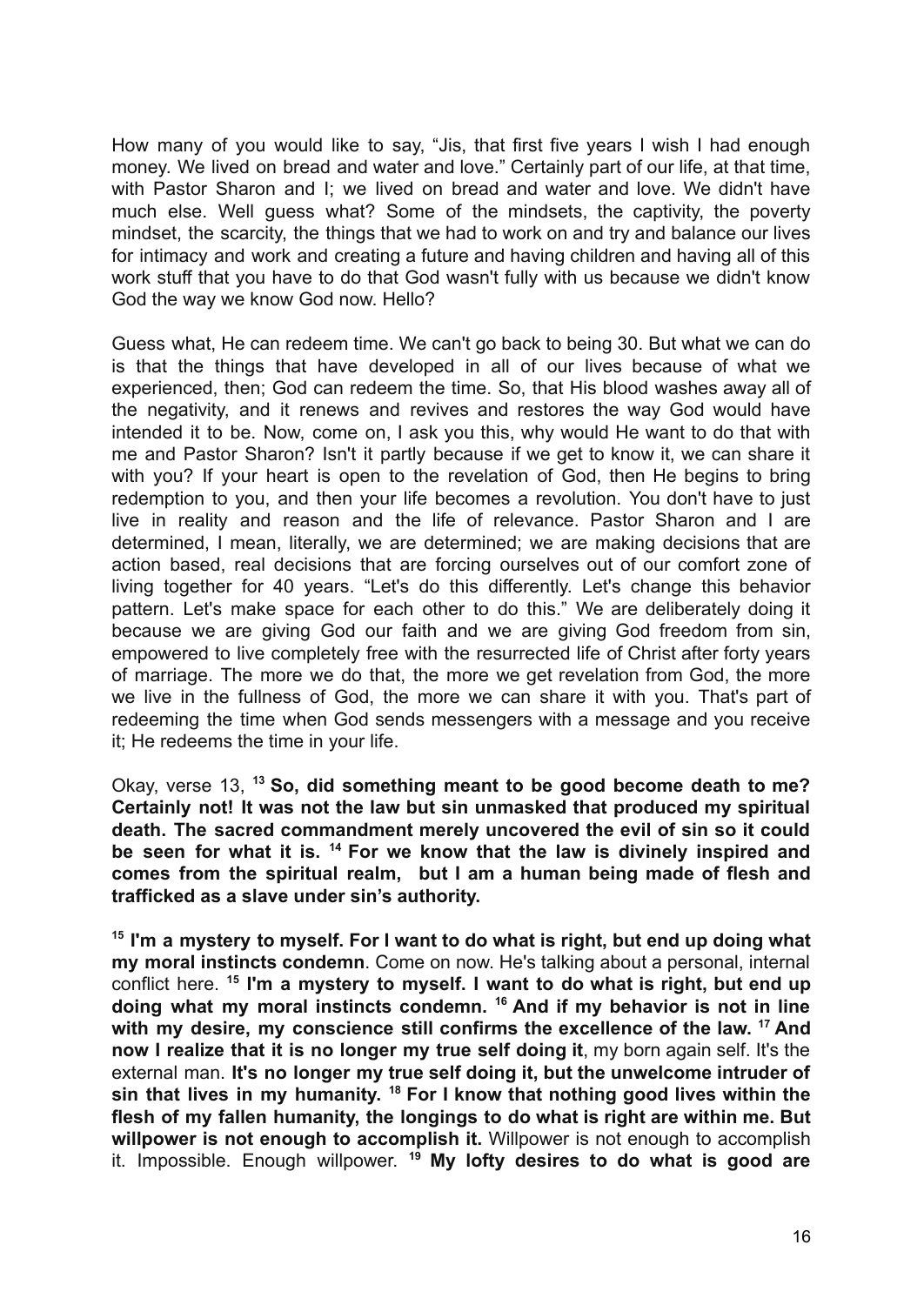## **dashed when I do the things I want to avoid. <sup>20</sup> So if my behavior contradicts my desires to do good, I must conclude that is not my true identity doing it, but the unwelcome intruder of sin hindering me from being who I really am.**

Why am I preaching this, this morning? Because here's what happens. When you go into baptism and you go into the death of the identity of the death of the Lord Jesus Christ; you are dying to yourself. You are actually saying in the same way that Jesus died in His body where sin could no longer have control over Him, you get resurrected into life and your identity is now the same identity that is resurrected Jesus, that nothing in the world can touch Him in His body because His spirit is now in control, because no desires can control His resurrected body.

Paul says, "I understand this principle, I'm preaching to you this principle. Nevertheless, I'm a mystery to myself, because nevertheless, I found myself doing things I don't want to do. So then I have to conclude the things that I'm doing that it goes against my moral excellence, against the things that I have set myself… That I don't want. When I do that, I come to realize that it is not the true person that's in me, that died and was resurrected with Christ, that true person is not the one sinning. It's this body that has to be saved from itself."

When you go into baptism and you come out and people say, "I'm never ever going to sin again." Wrong answer. Why? Because you're living in a body that doesn't know that you are, yet, resurrected. **<sup>21</sup> Through my experience of this principle, I discover that even when I want to do good, evil is ready to sabotage me. <sup>22</sup> Truly, deep within my true identity, I love to do what pleases God. <sup>23</sup> But I discern another power operating in my humanity, waging a war against the moral principles of my conscience and bringing me into captivity as a prisoner to the "law" of sin—this unwelcome intruder in my humanity.** Wow.

**<sup>24</sup> What an agonizing situation I am in! So who has the power to rescue this miserable man from the unwelcome intruder of sin and death? <sup>25</sup> I give thanks to God, for His mighty power has finally provided a way out through our Lord Jesus, the Anointed One. So if left to myself, the flesh is aligned with the law of sin, but now my renewed mind is fixed and submitted to God's righteous principles (Romans 7:15-25 TPT).** Hallelujah.

I'm not going to let the devil lie to you, when you go in to get baptized and then you find yourself in conflict with yourself. Don't shout me down because I'm preaching good now. No, no, come, shout me down. Come on. Shout me down. Come on, come on, shout me down. I made two slides for you. This is what the Lord gave me. I need the first slide, please. The *new life* graphic. Okay.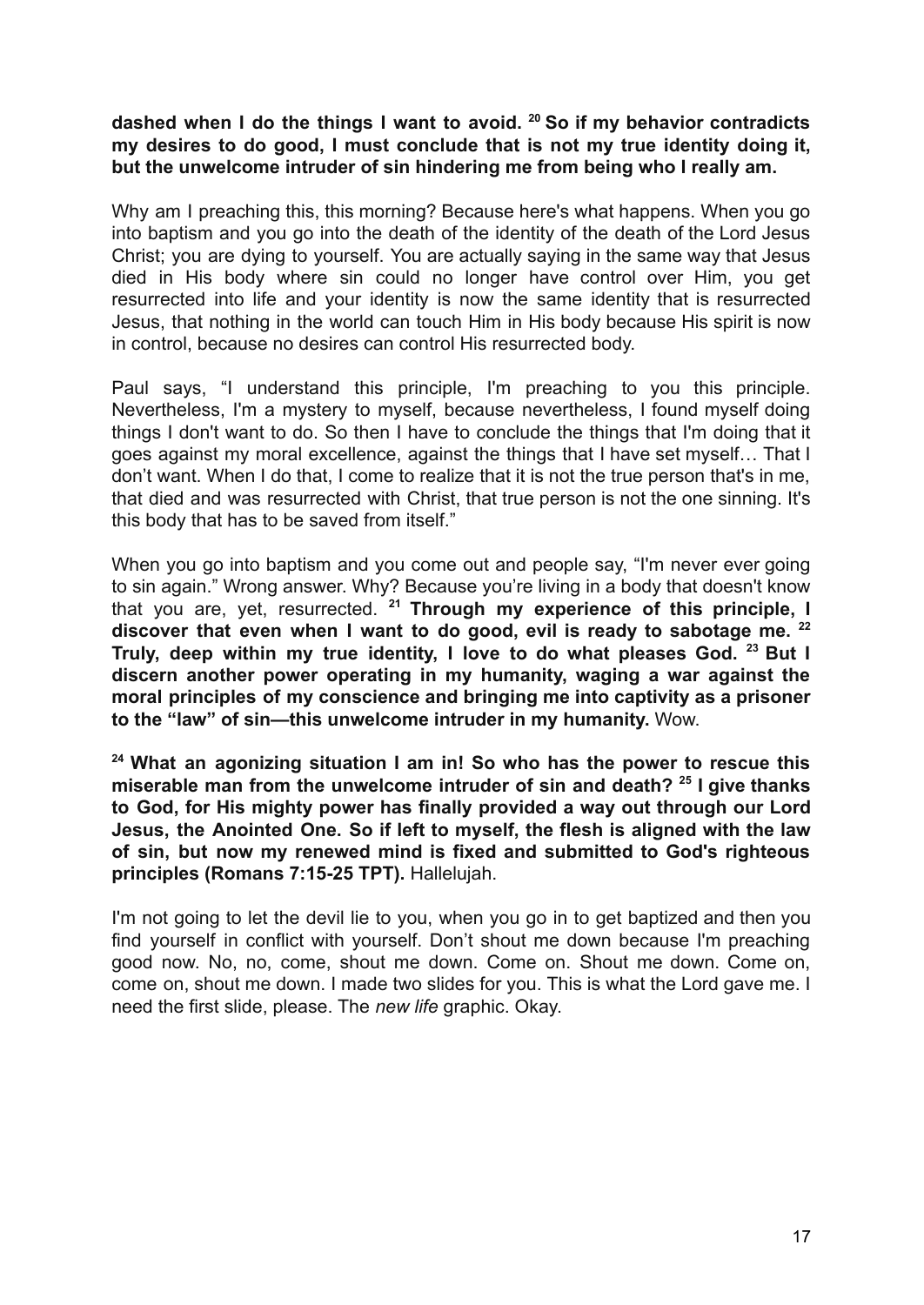

The eternal will of God is to have to deal with people. So I'm just talking about you as an individual. Are you all with me? On the left hand side is this *dark sin thing*. On the right hand side is *light*. If I'm subject to law and I have a sin consciousness, everything about my life is performance. "I've got to get the results of my strong will performance. And either which way, I'm either going to be filled with pride or shame, or I'm going to stop my conscience." The Bible says some people have sheared their conscience because they can't live with this all the time, as a born again, Christian. They have separation from God and from light and they don't want to repent. They might, the only way to get back into fellowship is repentance. But eventually, they repeat it so many times that they say, "I can't keep living like this." Then they reject church and they reject Christian life, and they reject the things of God because they can't keep living in performance and results and all of this stuff like that. So just repeat, repeat until eventually, rejection. "I don't want to have anything to do with the church. Because I feel under pressure. I feel under condemnation. I feel under feel guilty, feel ashamed because I'm always letting myself down?"

Didn't the Apostle Paul just write about his own conflict? However, Jesus gives us mercy for life and He gives us the power through grace to overcome performance. Let me tell you, if you get this slide, there's a lot of years of knowledge and a lot of knowing a word of truth that's in these slides. If you get this, it will help you. The power of God's grace frees you from performance which allows you to have a relationship rather than results.

Do you know who died yesterday, day before yesterday, famous cricketer? Shane Warne died. Shane Warne, I think it was 55 or 53 years old. What? 52. Shane Warne died. So everybody's mourning the death of Shane Warne because he was a cricketer and he was a great cricketer. They're showing you all these clips of how he spun and how he won this cricket test match and, you know, I didn't hear much about him other than one person said and "he was honest guy", you know, in other words,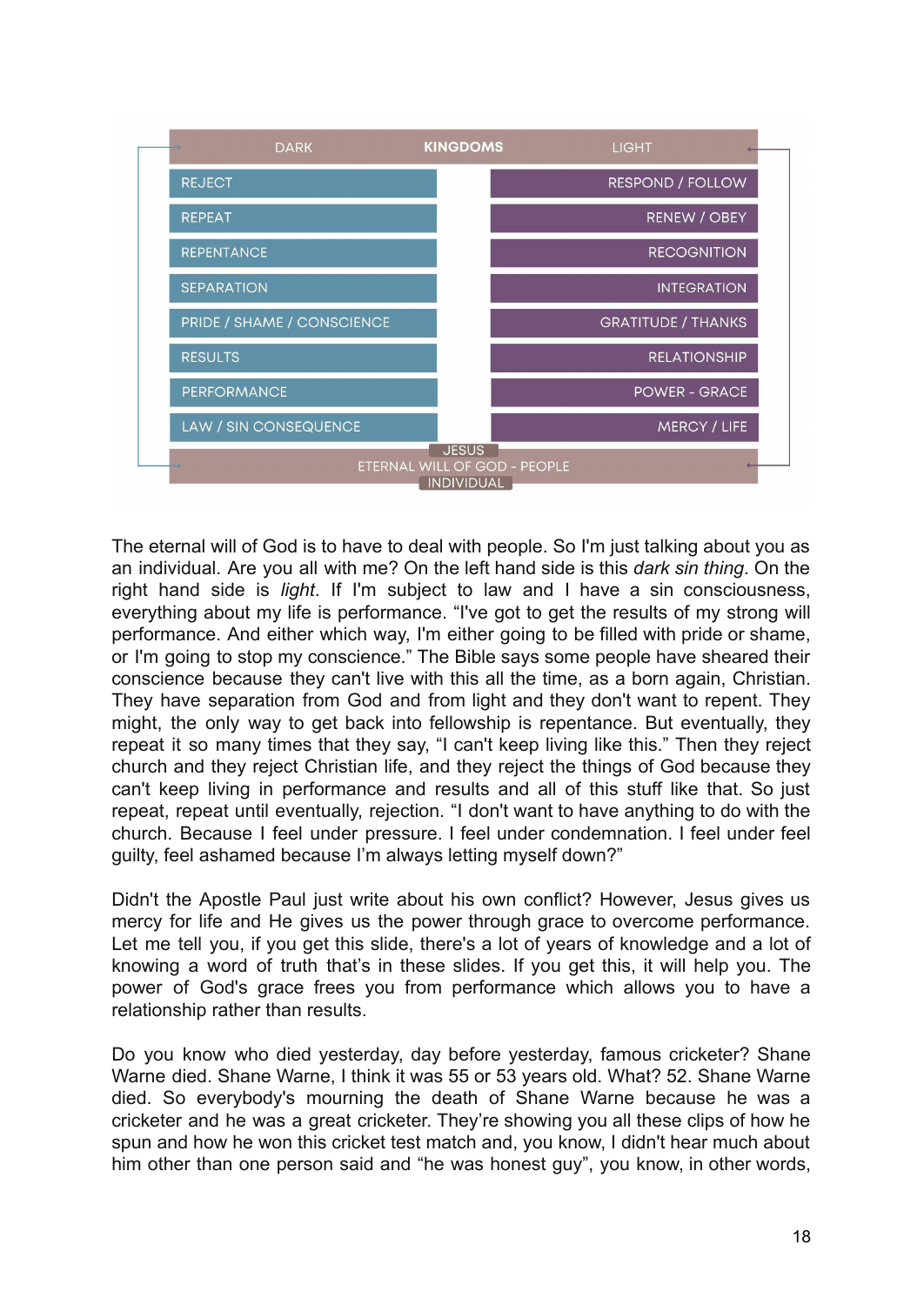he spoke it like it was. Is that what you want your life to be remembered for? "I was a good spin bowler best, in the world. I played for Australia so many times and I made a reputation - best spin bowler in the world." [*Pastor John clapping*] Where's he going to spend eternity? I don't know. But I promise you this, if he gets into heaven, Jesus is not going to say to him, "Well done with a spin bowling boy." You think all those spinners and all those wickets that he took is going to matter to God? He's going to stand before God and He's going to say, "Shane, you used some human channels to perform in, that you could get results in…" He lived (I need that slide back) And he lived his whole life over here.

When God gives us grace and power, He gives us the ability to have relationship rather than results. He gives us, in our hearts, gratitude and thanksgiving, rather than to live in pride and shame and conscious. He gives us the option to integrate with Him rather than separate from Him. He gives us the recognition of who He is rather than having to repent from what He is. He gives us the recognition of who He is, not what He is because everybody wants to know, what can I get from God, what is God to me? He says, "Who am I to you." We can recognize who He is not what He is. He gives us the ability to renew ourselves and obey everything that it gives us, then we can respond and follow. It leads us to light. We can choose to live in the kingdom of darkness or the kingdom of light.

Here's what happens in real life. In real life. If you're a born again, Christian, just bear with me now. [*Pastor John referring to slide*] Here is Jesus, you're the individual, here is Jesus. What's going to happen is that the devil is going to sometimes try and bring you to performance, when actually Jesus wants you to live in the power of grace, and you're going to live in results. And He wants you to live in relationship. And then you're going to say, "Oh, no, I've got to repent." Then you come over to repentance and you come back into this wonderful structure here. Then he's going to try and pull you into this process here, and meantime, He says "No, no, come over here. The Holy Spirit. Come over here. Come over here." He's doing it even to you today. Today. The Holy Spirit's bringing you to this today.

Last slide, please. I'm done now. I know I preached a bit longer, but I had to get this out to you. Bear in mind. I've got to go and be with Brother Jerry in a couple of weeks that I've had to fit more in quickly. So this is about, again, the kingdoms. This is about the difference between… The same, previous slide, was the eternal will of God, the people and church revealing Jesus. That's why you and I are here, which leads us to Ecclesia. The Ecclesia is about overcoming Christians, and the Christ life. Just coming to church doesn't give you the ability to be an overcoming Christian. If you treat church life like, "I've got to go to church on Sunday, and I'll go sit there and endure the Pastor for a while. The music's good, but that Pastor is always confrontational. I don't know if I can handle him too much." You know, so "I'll come to church occasionally. So that I can handle just enough of him." Well refer to a previous slide. But if you say, "Hey, I want to be an overcoming Christian, and I want to live the Christ life", you gain access to Ecclesia. Okay, watch this. You have your own individual walk with God, and I wanted to show you the difference between the last slide which is about the individual. This slide is about God's plan.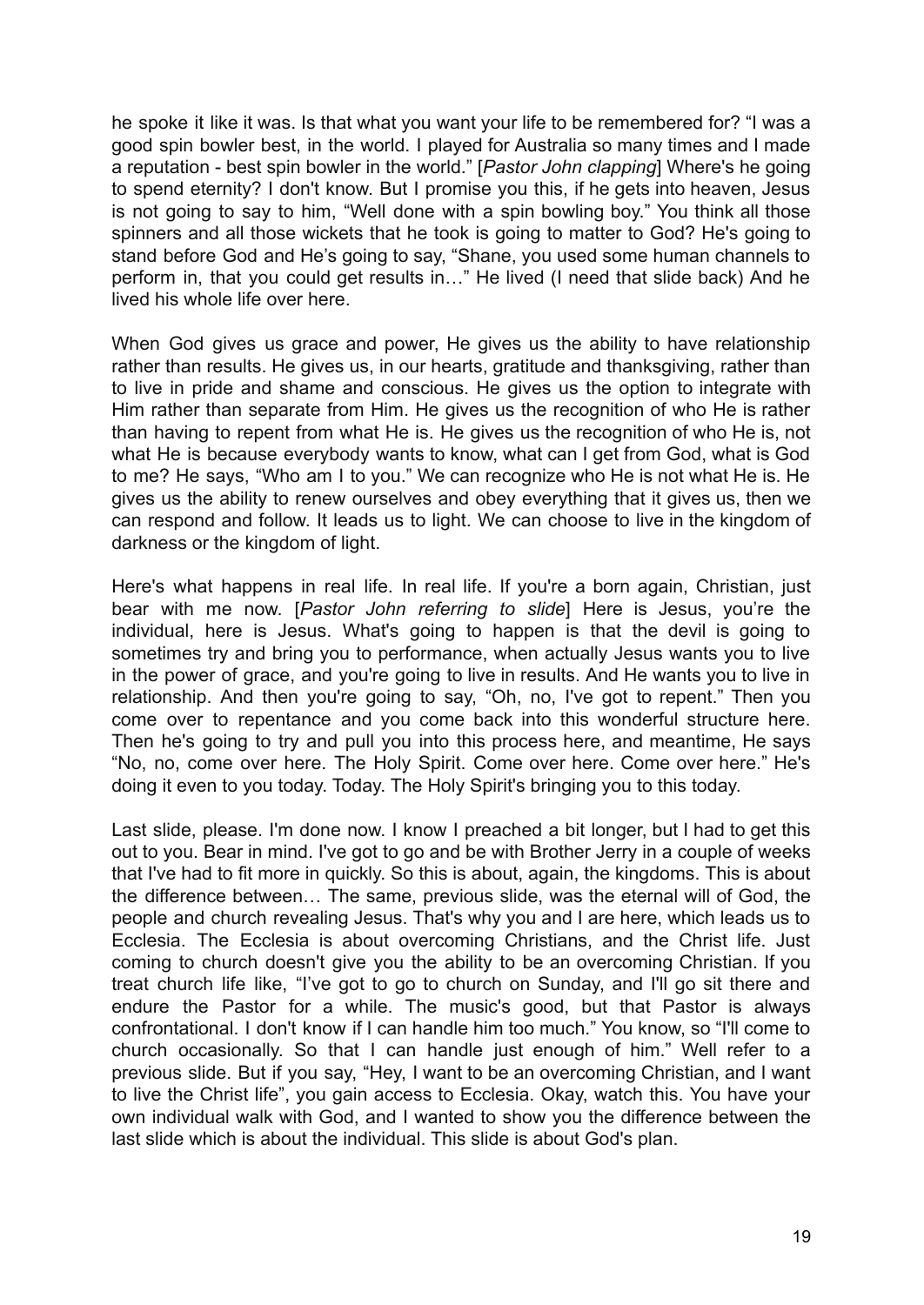

The devil wants you to compromise, because he wants you to go against God's plan of devotion to Him. The devil wants to create division, so that you don't walk in love and servitude, and serving. The devil wants you to live in your self will, refer to this oneness of self slide, self will so that you don't live in God's will. He wants you to live in the knowledge problem, rather than in the Word of God. What's the knowledge problem? I need one minute on the knowledge problem. The knowledge problem is this: "I want to eat of the Tree of the Knowledge of Good and Evil, I don't just want to eat of the tree of life. I want to keep one foot in the tree of life, which is God's way. And I want to keep one foot in the Tree of the Knowledge of Good and Evil, because the knowledge of good and evil has been good to me." Connections, performance, education, sport, whatever, "I want to keep my foot in the knowledge of good and evil, and I want also the tree of life." So it's a knowledge problem.

When you live like that, the Bible says "My people perish for a lack of knowledge." They think they're getting more knowledge because they're using the world system to live and they're worshipping God. But actually, what they're doing is they're constantly eating the fruit of the Tree of the Knowledge of Good and Evil. You can't live like that. Because if you live like that, it will defeat you and then you will reject the Church and you will reject God. Can you see why I had to show you all these sequences of slides? So you're no longer live in reason and reality and relevance, but you have faith, hope and loving God, which leads you to redemption and it leads you to revelation so that you can have a revolution.

The Church cannot be relevant in society unless it's in revolution. The revolutionary church is the Ecclesia Church where people walk in authority together. The knowledge problem is, either you're living in the knowledge of God's Word, or you're trying to live in the knowledge of the Knowledge of Good and Evil; partly in the world system and partly in God's system. The Bible says, "Such a person he's unstable in all his ways, and he can't receive anything from the Lord." Because he's unstable.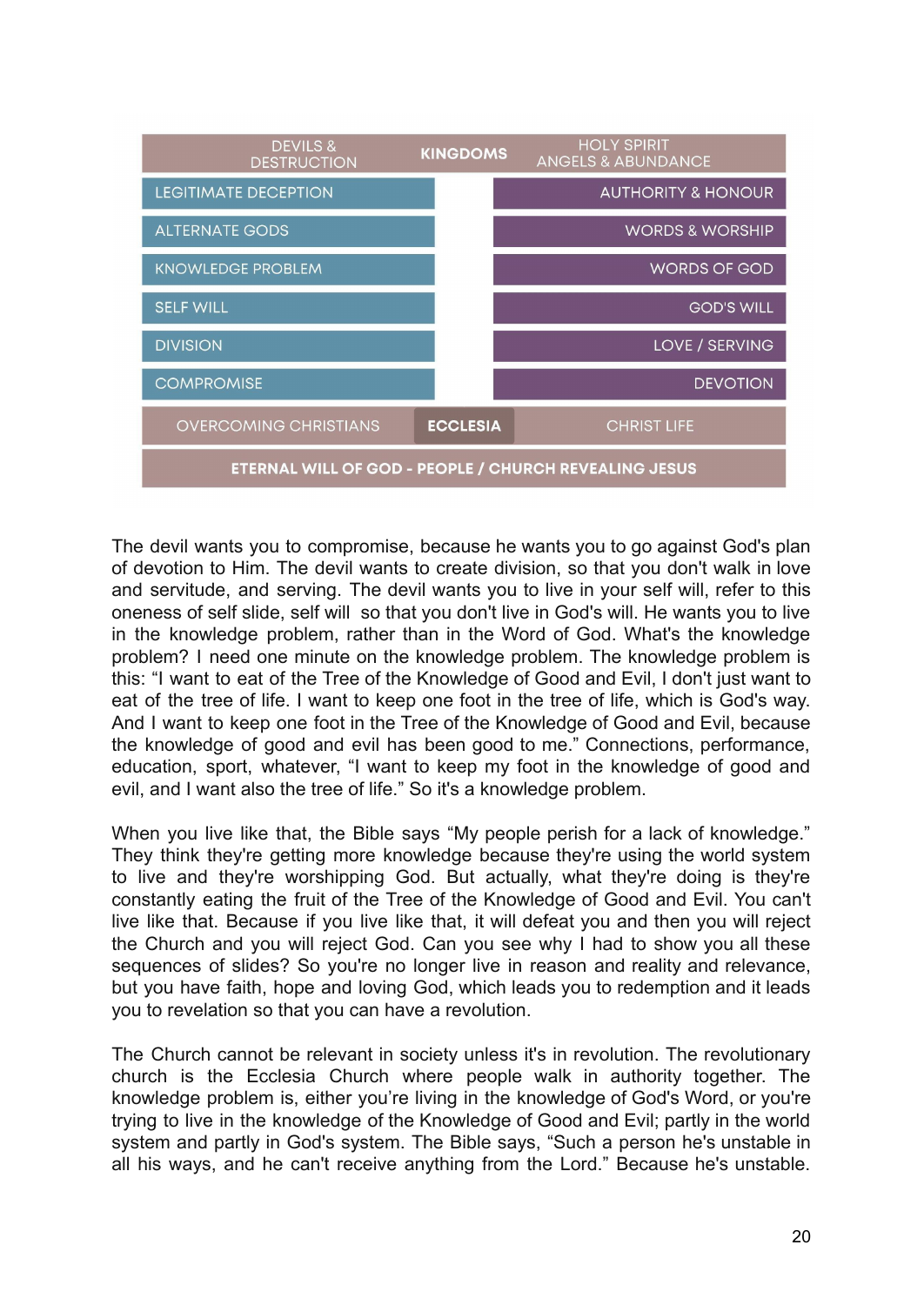He's tossed to and fro, this way, that way. "Pastor John, that's not me, I'm a very stable person." No, but your thinking is unstable. Your life actions are unstable; ultimately. Hmm. That's the knowledge problem. The more people want to follow knowledge, knowledge, knowledge, "Knowledge is what saves me, knowledge is what directs me, knowledge is… You're not living in revelation. Enough of the knowledge problem, the Word of God solves that.

Knowledge wants you to serve alternative gods. What's the alternative god for you? That's the back door, in case all of the stuff I'm teaching is not real. What's your back door? In case you think I'm some kind of weird teacher? What's your back door? "In case God doesn't come through for me, because maybe He's not trustworthy enough." What's your backdoor? Is your backdoor money? Is your backdoor education? Is your backdoor the people that I know? Family, because "If my life gets so bad, at least I can go and stay with family. My family will take care of me." Is that your back door? It's the biggest trump card that people play. Family, you can never let your family behind. That's not what Jesus says. Jesus said you must trust Me so much that you walk away from brother and sister, mother and father; even spouse if you have to, where's your back door? Because the back door is the alternative god that you serve. "Oh, I don't serve an alternative god." Okay, take your back door, shut it and burn it, I dare you! I dare you!

I have spoken to alcoholics not so long ago. Thank God that there are a number of people that have been addicted to drugs and alcohol that God has got us helping. Praise God, they're all getting free. Speak to an alcoholic. "So do you know you're an alcoholic?" "No, I'm not." "No, you're an alcoholic?" "No, I'm not." "Well, you drink all the time." "Yeah, but I can stop anytime I want to." So I said, "Well, then stop." "I just don't want to. I can stop for a day. Okay, let me stop for two or three days, then I can prove to you that I can stop." And then after two or three days back on the bottle. "Well, why are you drinking again?" "Well, because I choose to." "So you're not an alcoholic?" "No no." "So why are you drinking again?" "Because I want to." Come on. I'm trying to talk about your back door. Oh, burn your back door bridges. What's your back door? "Oh, it's all the wealth that I've accumulated. But it doesn't control my life. It's not the God that I serve." Burn it, I mean, don't burn the money, give it to the church rather. No I mean it, give it to God. Why don't you give all your money to God and see if that's not your God that you serve. I'm gonna leave it there.

I gotta finish this. If you serve other gods, you open yourself to legitimate deception. The legitimate deception is always going to take you to the devil and his destruction in your life. Because it's all about the kingdom of darkness. Refer previous slide, *individual.* But if you live for God in devotion, He gives you the ability to love and serve; you have the power to do God's will in your life. The Word of God becomes your foundation of everything that you do, then your words in your worship will take the place of alternative gods in your life. When you have words of God and worship of God, you begin to walk in authority and honour in your life, and when you walk in your authority and honour you begin to experience the Holy Spirit and all of the angels and the abundance of God that He has in your life. When you operate that way, you're operating in the kingdom of God and Jesus said, "Now My Father which art in heaven, hallowed be Your name. Your kingdom come, Your will be done."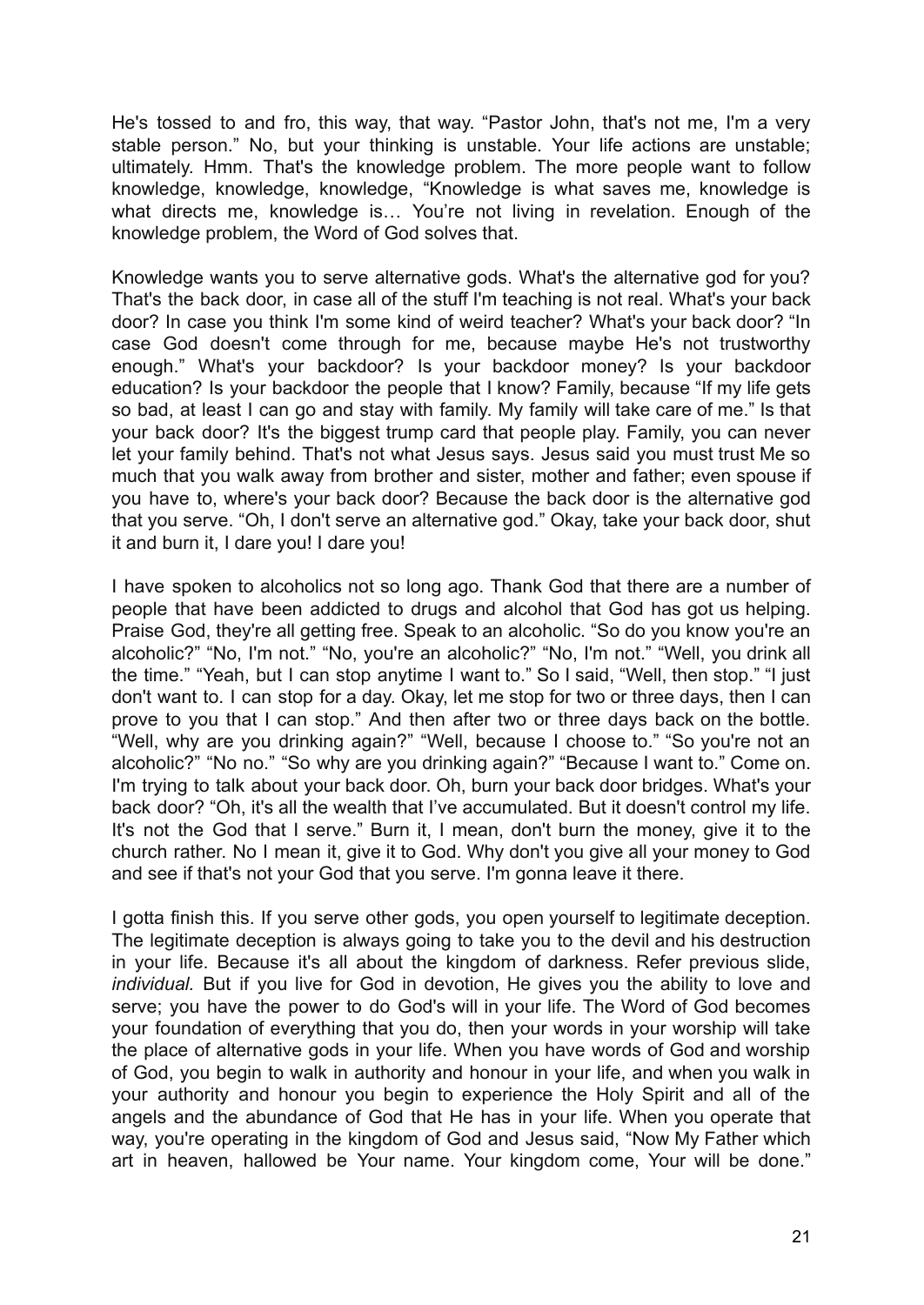When you start to operate in the kingdom of God, He makes all things possible because even His disciples said, "How can a wealthy man enter and get anything?" Then He said, "With man things are impossible but with God all things are possible." Hallelujah. Praise Jesus.

That's a lot of teaching this morning. But you understand I had to get all these all these slides out. Do you want them? Okay, I'm going to pass a bucket around. Any cheque made out less than 10 000 - forget it. I'm teasing, really. Someone will show a copy of this; "have you see that prosperity man, he sells everything." That's how the people work with media. Praise the Lord. Did you get something out of this message today? Hallelujah.

I don't want the devil to lie to you, you come out of the water of baptism and you think that, you know, I'm gonna never ever do anything wrong again in your life. That conflict that exists in you, God gives you the power to say no. But you're going to have to learn how to do it. In the process of learning how to use the power to say no, don't be overcome with what your own contradiction of yourself, that baptism has given you strength. Don't quit on it. Don't give up on it. Stay with it. Stay with it.

Those people that are getting baptised today. Please come, everybody, please stand with us. Please. Hallelujah. Hallelujah. Praise the Lord. God, Glory to God. I trust that you have been enlightened this morning. That revelation has come to you today. Hallelujah. This is this is how revelation knowledge sets you free. Glory to God. Praise Jesus. I just want to pray over you if I may. Will you put your hand on your heart and say:

*I'm a son of God. I trust in Jesus. I choose to follow Him. As much as I'm a mystery to myself, I still choose Him. I still follow Him. He's the Lord of my life. In Jesus' name. Amen.* Hallelujah. Hallelujah.

Those people that are getting baptised, please come and stand on the front here. I want to just pronounce a blessing. I know we started a little bit late today, but we will get there. We will start baptism in 15 minutes. For the rest of you, there's things to eat. There was a powerful anointing last week, those that stayed. *En nou, wat nou and now, what now?* Those that stayed, they really, really did enjoy the anointing that was in the auditorium. We give you coffee and tea to help you anyway. Praise the Lord.

[*The people being baptised standing on the stage*] Look at all of you wonderful people. Wow. Wow. I want to just declare because this is the way the Holy Spirit has led me to do week by week. I am aware that as you come into the water, the anointing of God is very strong on me. Even now, the anointing of God is so strong on me to do this that I'm doing. As I'm in the water there, I have… What often happens to me, and it happened to me last week and I had to restrain myself because actually, as you come into the water, the anointing wants to release that prophetic voice that God has given me for people. The word of knowledge and the word of wisdom begins to operate. I don't have the timeframe to do all of that. So it is my desire, that as I baptise you today, I'm the vessel that God has chosen. I thank